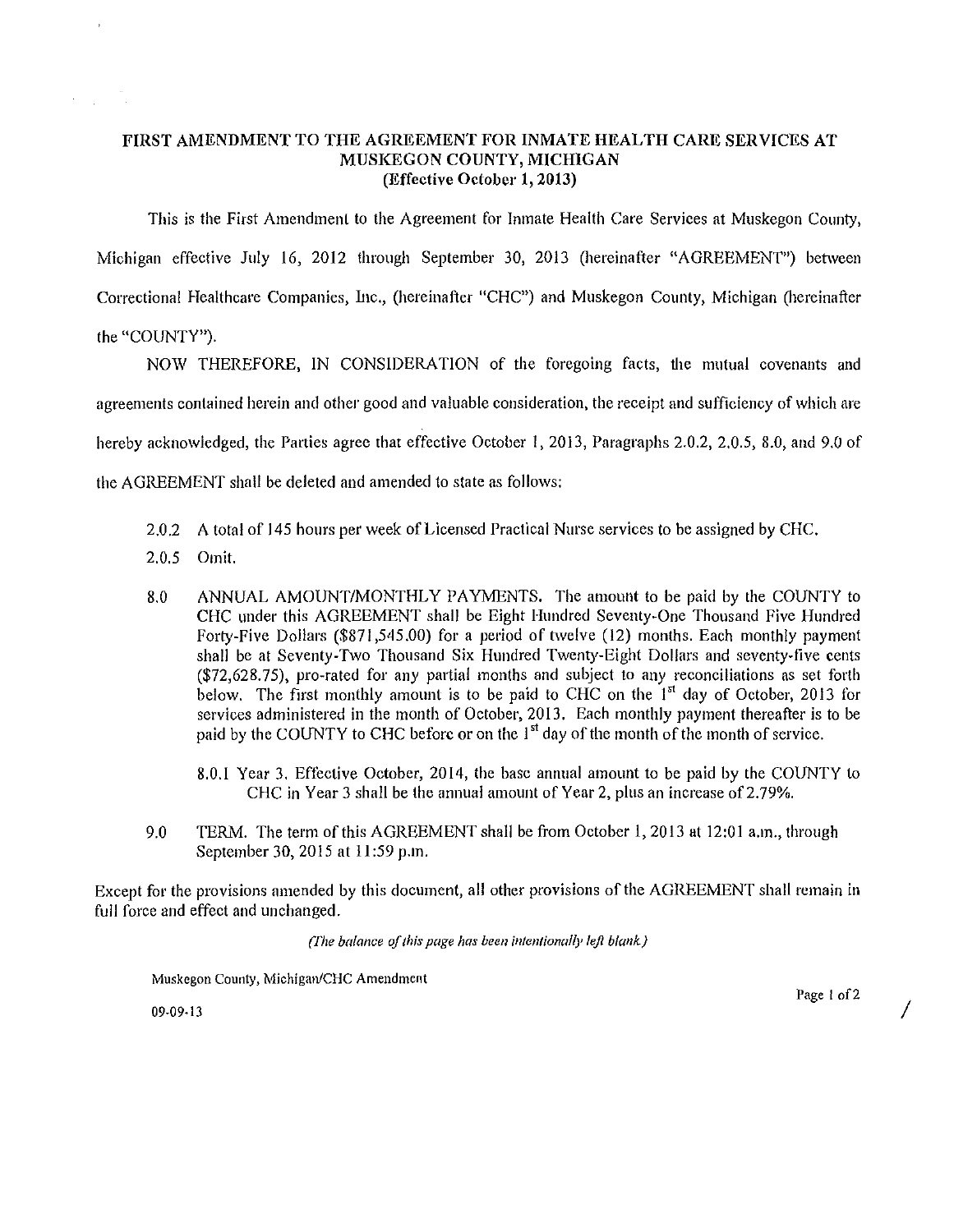IN WITNESS WHEREOF, the parties have caused this Amendment to be executed in their names or their official acts by their respective representatives, each of whom is duly authorized to execute the same.

## AGREED TO AND ACCEPTED AS STATED ABOVE:

## County of Muskegon, Michigan

By:<br>By: <u>Commissioner</u><br>Fitle: Board of Commissioners Chair Date:<br>By:  $\frac{11}{11}$ Dean Roesler Title: Sheriff Date: By: Bonnie Hammersley Title: County Administrator 2 Date:

**Correctional Healthcare Companies,** 

Inc. By:  $\frac{\mathcal{X} \mathcal{U} \leftarrow \mathcal{Y}}{\text{Don Houston}}$ 

Title: Chief Operating Officer

Date:  $\frac{r}{\sqrt{20/r}}$ **r** 

**Muskegon County. Michigan/CHC Amendment** 

09-09~13

Page 2 of 2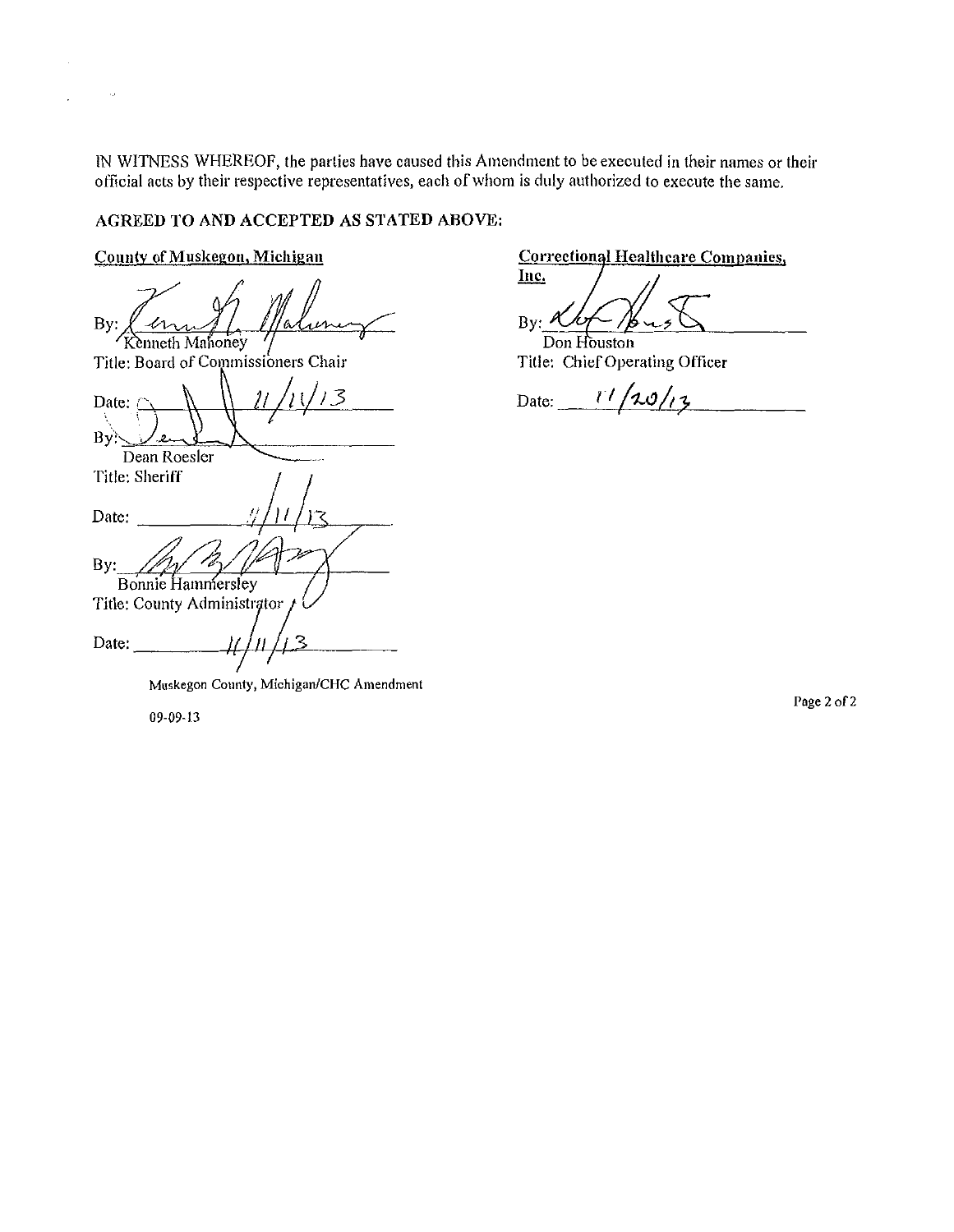# C O R R E C T I O N A L<sup>\*\*</sup><br>IIEAI.THCARE COMPANIES

6200 S. Syracuse Way #440, Greenwood Village, CO 80111  $\blacksquare$  866.246.5245

September 10, 2013

Dean Roesler, Sheriff Muskegon County Jail 25 West Walton Ave. Muskegon, MI 49440

RE: Price Quote for Continued Inmate Health care Services in 2013-2015

Dear Sheriff Roesler:

I hope this letter finds you well. Enclosed please find our price quote for continued inmate medical services provided to Muskegon County for the term October I, 2013 to September 30,2015. Based on our contract executed on July 16, 2012, the attached price quote details the terms of a two-year renewal option which includes the current Consumer Price Index (CPI) increase for US Medical Care Services of 2.79%, and also incorporates the changes to the contract as discussed between Muskegon County and CHC.

This price quote is valid until September 23,2013. Once approved by Muskegon County, please forward a signed copy of the attached price quote to Demi Arenas, Marketing Coordinator, at demi.arenas@correctioncare.com to affirm moving forward under the proposed terms. Once you do so, we will return the contract amendment in a timely manner in order to move towards completing the renewal prior to October 1, 2013. If you have any questions, please do not hesitate to contact your CHC Contract Manager, Elaine Kaiser, at 989-280-2030. We greatly appreciate the relationship we have established with the entire Sheriff's Office over the last 4 years and look forward to another successful year working together.

Warm  $\begin{array}{c} \hbox{legards,} \ \hbox{therefore} \ \hbox{areom} \ \hbox{areom} \ \hbox{areom} \ \hbox{areom} \ \hbox{areom} \ \hbox{areom} \ \hbox{areom} \ \hbox{areom} \ \hbox{areom} \ \hbox{areom} \ \hbox{areom} \ \hbox{areom} \ \hbox{areom} \ \hbox{areom} \ \hbox{areom} \ \hbox{areom} \ \hbox{areom} \ \hbox{areom} \ \hbox{areom} \ \hbox{areom} \ \hbox{areom} \ \hbox{areom} \ \hbox{areom} \ \hbox{areom$ ---  $\sqrt{C\sqrt{2\pi\epsilon}}$ 

Don Houston, Chief Operating Officer

Cc: Andrew Walter, CHC Vice President of Operations- Division III Elaine Kaiser, CHC Contract Manager

**Providing comprehensive medical. mental and behavioral healthcare solutions to the criminal justice system nationwide.**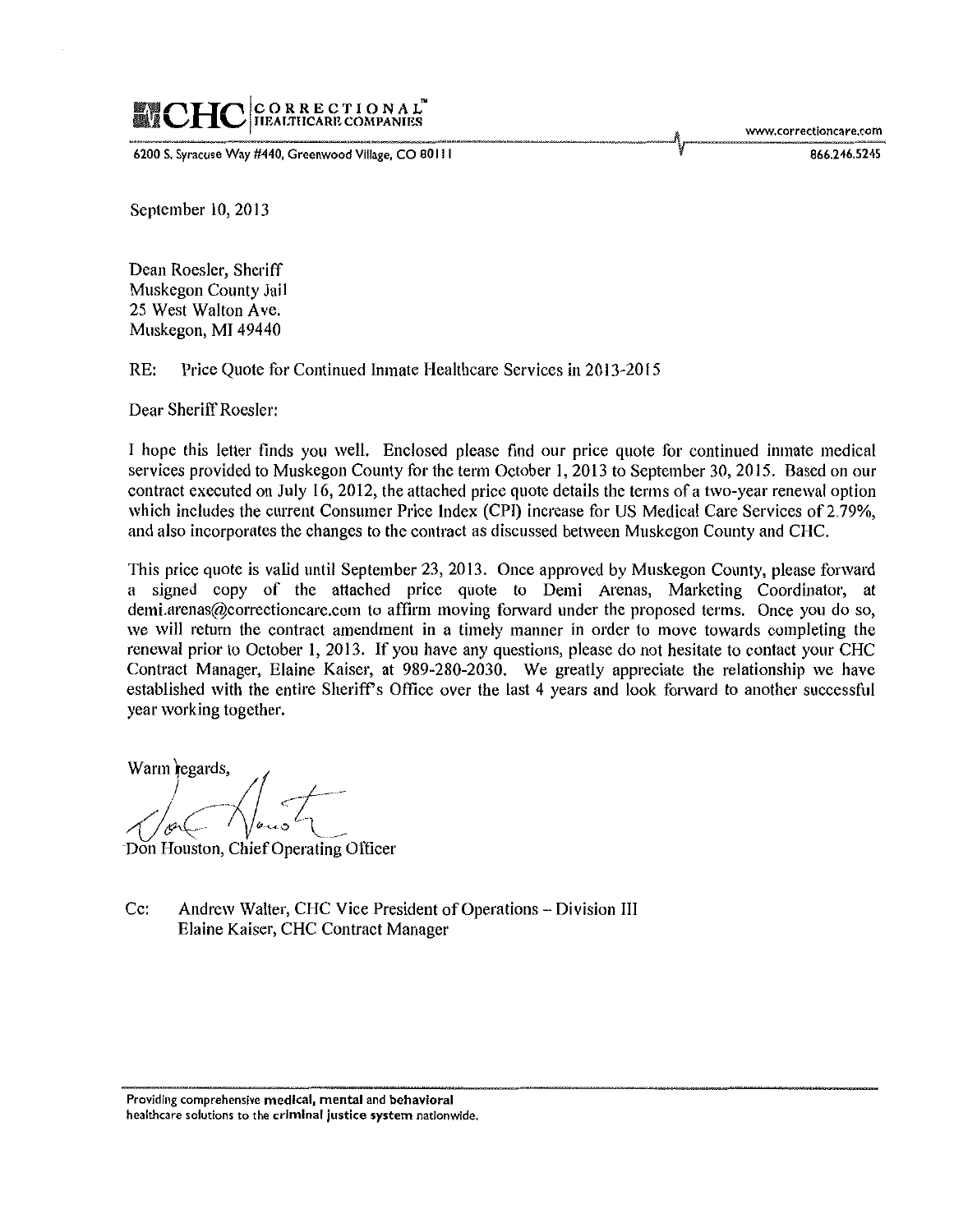# $\blacksquare$ CHC CORRECTIONAL<sup>®</sup>

www.correctioncare.com

**6200 S. Syracuse Way #440, Greenwood Village, CO 80 Ill** 

Price Quote for Inmate Medical Services at the Muskegon County Jail *Effective: October I, 2013 to September 30, 20 IS* 

Correctional Healthcare Companies, Inc. (CHC) will continue providing professional healthcare services at the Muskegon County Jail in accordance with the contract executed on July 16, 2012. Please refer to the contract and any subsequent amendment(s) for complete scope of staffing and services provided. In addition, the following changes will be incorporated into the renewal contract as discussed amongst the parties:

 $\triangleright$  Eliminate MHP hours and replace with LPN hours (this change is cost-neutral as indicated below). LPN hours will be increased from 128 hours/week to 145 hours/week.

CHC submits the following Cost Proposal to Muskegon County for the renewal period, incorporating all services that will be provided to the County:

- \$70,657.41 per month (Current Cost)
- 2.79% CPT Increase
- \$72,628.75 per month (Base Renewal Cost)  $=$
- + \$ 0.00 per month to add 17 hours/week LPN and eliminate all MHP hours
- = \$72,628.75 per month  $$871,545.00$  annually (Renewal Cost - Year 1 of 2)

For professional health care services rendered at the Muskegon County Jail, CHC will charge \$72,628.75 per month from October 1, 2013 through September 30, 2014. For Year 2 – October 1, 2014 through September 30, 2015, CHC will increase the Base Renewal Cost by 2.79%. All terms of the current Agreement, including any changes detailed above, shall remain in full force and effect through September 30, 2015.

The terms of this price quote shall expire September 23, 2013, if not accepted prior to that date by Muskegon County.

Respectfully Submitted:

 $\epsilon$  to  $\epsilon$  $\sqrt{2\pi\sqrt{2\pi}}$ 

Don Houston, Chief Operating Officer

The undersigned is authorized by Muskegon County to accept the above terms. Once we receive a signed copy of this document, CHC's legal department will draft a contract amendment for the County.

I

**Authorized Muskegon County Representative** 

 $T \cap \cup T$ Print Name

 $\frac{10-7.13}{\text{Date Signal}}$ 

'l'o */R\_ •.* '--- ;v ( f! *S* H *t:.* J *If*  Title

**Providing comprehensive medical, mental and behavioral healthcare solutions to the criminal Justice system nationwide.**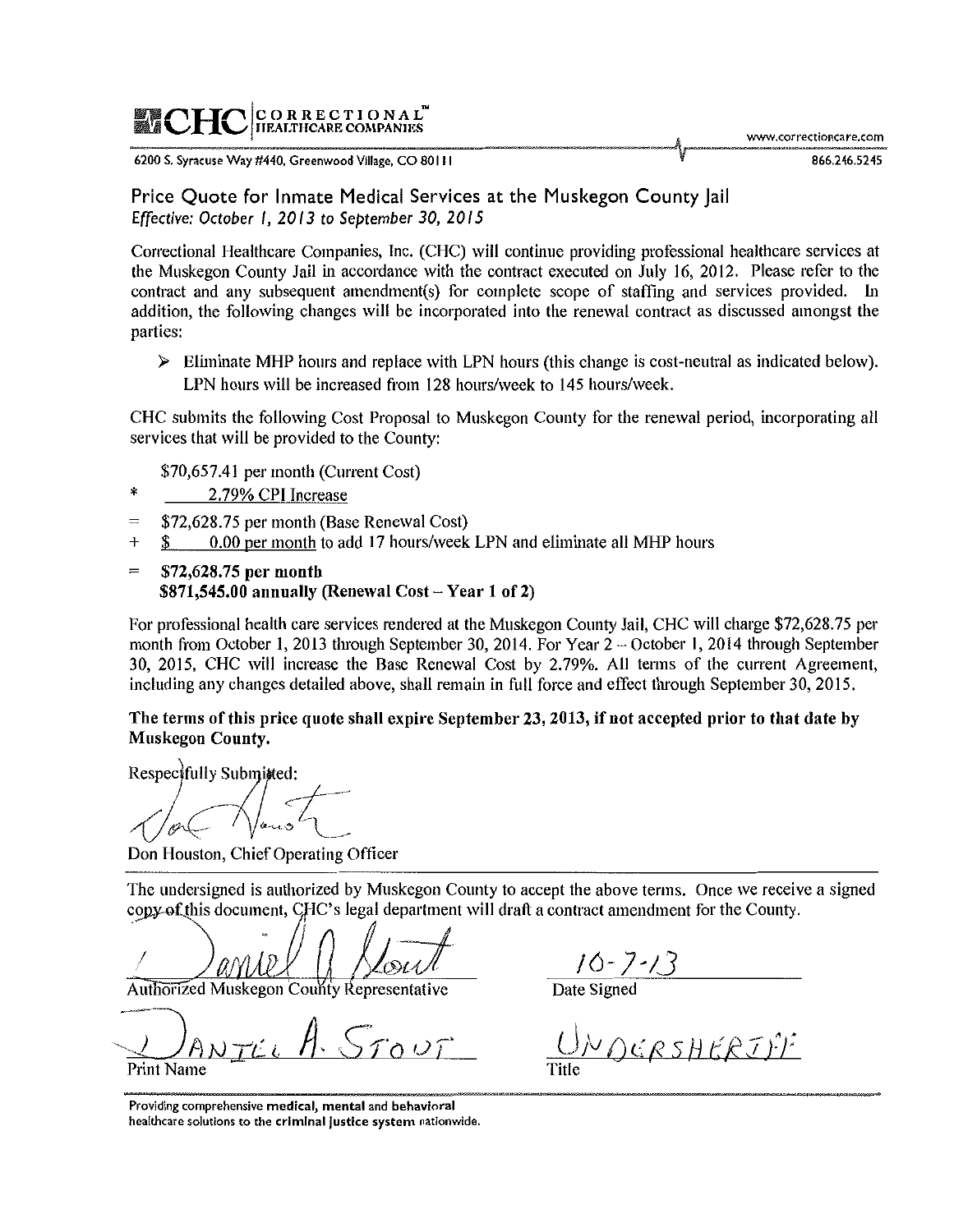|                                                                                                                                                                                                                                                                                                                                                                                                                  | <i><b>ACORD</b></i>                                                                                                                                                                                                                                                                                                                                                                                                                            |   |                              |                                                                                          |                                                                                                                                  |                                                                                                                                                                                                          | <b>CERTIFICATE OF LIABILITY INSURANCE</b>      |                                                            |           | DATE (MM/DD/YYYY)<br>12/30/2013 |  |
|------------------------------------------------------------------------------------------------------------------------------------------------------------------------------------------------------------------------------------------------------------------------------------------------------------------------------------------------------------------------------------------------------------------|------------------------------------------------------------------------------------------------------------------------------------------------------------------------------------------------------------------------------------------------------------------------------------------------------------------------------------------------------------------------------------------------------------------------------------------------|---|------------------------------|------------------------------------------------------------------------------------------|----------------------------------------------------------------------------------------------------------------------------------|----------------------------------------------------------------------------------------------------------------------------------------------------------------------------------------------------------|------------------------------------------------|------------------------------------------------------------|-----------|---------------------------------|--|
| THIS CERTIFICATE IS ISSUED AS A MATTER OF INFORMATION ONLY AND CONFERS NO RIGHTS UPON THE CERTIFICATE HOLDER. THIS<br>CERTIFICATE DOES NOT AFFIRMATIVELY OR NEGATIVELY AMEND, EXTEND OR ALTER THE COVERAGE AFFORDED BY THE POLICIES BELOW.<br>THIS CERTIFICATE OF INSURANCE DOES NOT CONSTITUTE A CONTRACT BETWEEN THE ISSUING INSURER(S), AUTHORIZED<br>REPRESENTATIVE OR PRODUCER, AND THE CERTIFICATE HOLDER. |                                                                                                                                                                                                                                                                                                                                                                                                                                                |   |                              |                                                                                          |                                                                                                                                  |                                                                                                                                                                                                          |                                                |                                                            |           |                                 |  |
|                                                                                                                                                                                                                                                                                                                                                                                                                  | IMPORTANT: If the certificate holder is an ADDITIONAL INSURED, the policy(ies) must be endorsed. If SUBROGATION IS WAIVED, subject to the<br>terms and conditions of the policy, certain policies may require an endorsement. A statement on this certificate does not confer rights to the                                                                                                                                                    |   |                              |                                                                                          |                                                                                                                                  |                                                                                                                                                                                                          |                                                |                                                            |           |                                 |  |
| certificate holder in lieu of such endorsement(s).<br><b>CONTACT</b><br><b>PRODUCER</b><br>Renee McLaughlin                                                                                                                                                                                                                                                                                                      |                                                                                                                                                                                                                                                                                                                                                                                                                                                |   |                              |                                                                                          |                                                                                                                                  |                                                                                                                                                                                                          |                                                |                                                            |           |                                 |  |
|                                                                                                                                                                                                                                                                                                                                                                                                                  |                                                                                                                                                                                                                                                                                                                                                                                                                                                |   |                              |                                                                                          | NAME:<br><b>PHONE</b><br><b>FAX</b>                                                                                              |                                                                                                                                                                                                          |                                                |                                                            |           |                                 |  |
| <b>ALLIANT INSURANCE SERVICES HOUSTON LLC</b><br>6300 S. SYRACUSE WAY, SUITE 205<br>CENTENNIAL, CO 80111<br>303.824.1403                                                                                                                                                                                                                                                                                         |                                                                                                                                                                                                                                                                                                                                                                                                                                                |   |                              |                                                                                          | (A/C, No, Ext):                                                                                                                  |                                                                                                                                                                                                          | 303-824-1403                                   | (A/C, No):                                                 |           | 303-824-1437                    |  |
|                                                                                                                                                                                                                                                                                                                                                                                                                  |                                                                                                                                                                                                                                                                                                                                                                                                                                                |   |                              |                                                                                          | <b>E-MAIL</b><br>rmclaughlin@alliant.com<br><b>ADDRESS:</b>                                                                      |                                                                                                                                                                                                          |                                                |                                                            |           |                                 |  |
|                                                                                                                                                                                                                                                                                                                                                                                                                  |                                                                                                                                                                                                                                                                                                                                                                                                                                                |   |                              |                                                                                          | <b>PRODUCER</b><br><b>CUSTOMER ID#:</b>                                                                                          |                                                                                                                                                                                                          |                                                |                                                            |           |                                 |  |
| <b>INSURED</b>                                                                                                                                                                                                                                                                                                                                                                                                   |                                                                                                                                                                                                                                                                                                                                                                                                                                                |   |                              |                                                                                          | <b>INSURER(S) AFFORDING COVERAGE</b><br><b>INSURER A:</b><br><b>EVANSTON INSURANCE COMPANY</b>                                   |                                                                                                                                                                                                          |                                                |                                                            |           | NAIC#<br>35378                  |  |
| <b>CORRECTIONAL HEALTHCARE COMPANIES, INC.</b>                                                                                                                                                                                                                                                                                                                                                                   |                                                                                                                                                                                                                                                                                                                                                                                                                                                |   |                              |                                                                                          | <b>EMPLOYERS INSURANCE COMPANY OF WAUSAU</b><br>INSURER B:                                                                       |                                                                                                                                                                                                          |                                                |                                                            |           | 21458                           |  |
| CHC COMPANIES, INC.<br>P.O. BOX 5078, GREENWOOD VILLAGE, CO 80156-5078                                                                                                                                                                                                                                                                                                                                           |                                                                                                                                                                                                                                                                                                                                                                                                                                                |   |                              |                                                                                          | <b>INSURER C:</b><br><b>CONTINENTAL CASUALTY COMPANY</b>                                                                         |                                                                                                                                                                                                          |                                                |                                                            |           | 20443                           |  |
|                                                                                                                                                                                                                                                                                                                                                                                                                  |                                                                                                                                                                                                                                                                                                                                                                                                                                                |   |                              |                                                                                          | <b>INSURER D:</b>                                                                                                                |                                                                                                                                                                                                          | <b>COMMERCE AND INDUSTRY INSURANCE COMPANY</b> |                                                            |           | 19410                           |  |
|                                                                                                                                                                                                                                                                                                                                                                                                                  |                                                                                                                                                                                                                                                                                                                                                                                                                                                |   |                              |                                                                                          | <b>INSURER E:</b>                                                                                                                |                                                                                                                                                                                                          |                                                |                                                            |           |                                 |  |
| <b>COVERAGES</b><br><b>REVISION UMBER:</b><br><b>CERTIFICATE NUMBER:</b>                                                                                                                                                                                                                                                                                                                                         |                                                                                                                                                                                                                                                                                                                                                                                                                                                |   |                              |                                                                                          |                                                                                                                                  |                                                                                                                                                                                                          |                                                |                                                            |           |                                 |  |
|                                                                                                                                                                                                                                                                                                                                                                                                                  |                                                                                                                                                                                                                                                                                                                                                                                                                                                |   |                              |                                                                                          | THIS IS TO CERTIFY THAT THE POLICIES OF INSURANCE LISTED BELOW HAVE BEEN ISSUED TO THE INSURED NAMED ABOVE FOR THE POLICY PERIOD |                                                                                                                                                                                                          |                                                |                                                            |           |                                 |  |
| INDICATED. NOTWITHSTANDING ANY REQUIREMENT, TERM OR CONDITION OF ANY CONTRACT OR OTHER DOCUMENT WITH RESPECT TO WHICH THIS<br>CERTIFICATE MAY BE ISSUED OR MAY PERTAIN, THE INSURANCE AFFORDED BY THE POLICIES DESCRIBED HEREIN IS SUBJECT TO ALL THE TERMS, EXCLUSIONS<br>AND CONDITIONS OF SUCH POLICIES. LIMITS SHOWN MAY HAVE BEEN REDUCED BY PAID CLAIMS.                                                   |                                                                                                                                                                                                                                                                                                                                                                                                                                                |   |                              |                                                                                          |                                                                                                                                  |                                                                                                                                                                                                          |                                                |                                                            |           |                                 |  |
| <b>INSR</b><br><b>LTR</b>                                                                                                                                                                                                                                                                                                                                                                                        | <b>TYPE OF INSURANCE</b>                                                                                                                                                                                                                                                                                                                                                                                                                       |   | <b>ADDL SUBR</b><br>INSR WVD | <b>POLICY NUMBER</b>                                                                     |                                                                                                                                  | <b>POLICY EFF</b><br>(MMOD/YYYY)                                                                                                                                                                         | <b>POLICY EXP</b><br>(MM/DD/YYYY)              | <b>LIMITS</b>                                              |           |                                 |  |
| A                                                                                                                                                                                                                                                                                                                                                                                                                | <b>GENERAL LIABILITY</b>                                                                                                                                                                                                                                                                                                                                                                                                                       |   |                              |                                                                                          |                                                                                                                                  |                                                                                                                                                                                                          |                                                | <b>EACH OCCURRENCE</b>                                     | \$        | 1,000,000                       |  |
|                                                                                                                                                                                                                                                                                                                                                                                                                  | <b>COMMERCIAL GENERAL LIABILITY</b>                                                                                                                                                                                                                                                                                                                                                                                                            |   | X                            |                                                                                          |                                                                                                                                  |                                                                                                                                                                                                          |                                                | <b>DAMAGE TO RENTED</b><br>PREMISES (Ea occurrence)        | \$        | 300,000                         |  |
|                                                                                                                                                                                                                                                                                                                                                                                                                  | X<br><b>OCCUR</b><br><b>CLAIMS-MADE</b>                                                                                                                                                                                                                                                                                                                                                                                                        | х |                              | MM-824178                                                                                |                                                                                                                                  | 01/01/14                                                                                                                                                                                                 | 01/01/15                                       | MED EXP (Any one person)                                   | \$        | 5,000                           |  |
|                                                                                                                                                                                                                                                                                                                                                                                                                  | GEN'L AGGREGATE LIMIT APPLIES PER:<br>X<br><b>PROJECT</b><br>LOC<br><b>POLICY</b>                                                                                                                                                                                                                                                                                                                                                              |   |                              |                                                                                          |                                                                                                                                  |                                                                                                                                                                                                          |                                                | PERSONAL & ADV INJURY                                      | S         | 1,000,000                       |  |
|                                                                                                                                                                                                                                                                                                                                                                                                                  |                                                                                                                                                                                                                                                                                                                                                                                                                                                |   |                              |                                                                                          |                                                                                                                                  |                                                                                                                                                                                                          |                                                | <b>GENERAL AGGREGATE</b>                                   | \$        | 3,000,000                       |  |
|                                                                                                                                                                                                                                                                                                                                                                                                                  |                                                                                                                                                                                                                                                                                                                                                                                                                                                |   |                              |                                                                                          |                                                                                                                                  |                                                                                                                                                                                                          |                                                | PRODUCTS/COMP/OP AGG                                       | \$        | 1,000,000                       |  |
|                                                                                                                                                                                                                                                                                                                                                                                                                  | <b>AUTOMOBILE LIABILITY</b>                                                                                                                                                                                                                                                                                                                                                                                                                    |   |                              |                                                                                          | ASC-Z91-460727-023                                                                                                               | 03/31/13                                                                                                                                                                                                 | 03/31/14                                       | <b>COMBINED SINGLE LIMIT</b><br>(Ea accident)              | S         | 1,000,000                       |  |
|                                                                                                                                                                                                                                                                                                                                                                                                                  | <b>ANY AUTO</b><br>x                                                                                                                                                                                                                                                                                                                                                                                                                           | X | х                            |                                                                                          |                                                                                                                                  |                                                                                                                                                                                                          |                                                | <b>BODILY INJURY (Per person)</b>                          | s         |                                 |  |
| В                                                                                                                                                                                                                                                                                                                                                                                                                | <b>HIRED AUTOS</b><br>X                                                                                                                                                                                                                                                                                                                                                                                                                        |   |                              |                                                                                          |                                                                                                                                  |                                                                                                                                                                                                          |                                                | <b>BODILY INJURY (Per</b><br>accident)                     | \$        |                                 |  |
|                                                                                                                                                                                                                                                                                                                                                                                                                  | X<br><b>NON-OWNED AUTOS</b>                                                                                                                                                                                                                                                                                                                                                                                                                    |   |                              |                                                                                          |                                                                                                                                  |                                                                                                                                                                                                          |                                                | <b>PROPERTY DAMAGE (Per</b><br>accident)                   | \$        |                                 |  |
|                                                                                                                                                                                                                                                                                                                                                                                                                  | <b>UMBRELLA</b><br>X<br><b>OCCUR</b><br><b>LIAB</b>                                                                                                                                                                                                                                                                                                                                                                                            |   |                              |                                                                                          | 4031355312                                                                                                                       | 03/31/13                                                                                                                                                                                                 | 03/31/14                                       | <b>EACH OCCURRENCE</b>                                     | \$        | 10,000,000                      |  |
|                                                                                                                                                                                                                                                                                                                                                                                                                  | X<br><b>EXCESS LIAB</b><br><b>CLAIMS-MADE</b>                                                                                                                                                                                                                                                                                                                                                                                                  | X | X                            |                                                                                          |                                                                                                                                  |                                                                                                                                                                                                          |                                                | <b>AGGREGATE</b>                                           | \$        | 10,000,000                      |  |
| C                                                                                                                                                                                                                                                                                                                                                                                                                | <b>DEDUCTIBLE</b><br>s                                                                                                                                                                                                                                                                                                                                                                                                                         |   |                              |                                                                                          |                                                                                                                                  |                                                                                                                                                                                                          |                                                |                                                            | \$        |                                 |  |
|                                                                                                                                                                                                                                                                                                                                                                                                                  | Ŝ<br><b>RETENTION</b>                                                                                                                                                                                                                                                                                                                                                                                                                          |   |                              |                                                                                          |                                                                                                                                  |                                                                                                                                                                                                          |                                                |                                                            | \$        |                                 |  |
|                                                                                                                                                                                                                                                                                                                                                                                                                  | <b>WORKERS COMPENSATION AND</b><br><b>EMPLOYERS' LIABILITY</b><br>Υ                                                                                                                                                                                                                                                                                                                                                                            |   |                              | 084631417 - CA                                                                           |                                                                                                                                  |                                                                                                                                                                                                          |                                                | <b>WC STATU-</b><br>-HTO.<br>х<br>ER<br><b>TORY LIMITS</b> |           |                                 |  |
|                                                                                                                                                                                                                                                                                                                                                                                                                  | ANY PROPRIETOR/PARTNER/EXECUTIVE<br>N<br>OFFICER/MEMBER EXCLUDED?                                                                                                                                                                                                                                                                                                                                                                              |   |                              | $084631415 - FL$<br>084631414 - OR                                                       |                                                                                                                                  | 09/01/13                                                                                                                                                                                                 | 09/01/14                                       | E.L. EACH ACCIDENT                                         | \$        | 1,000,000                       |  |
| D                                                                                                                                                                                                                                                                                                                                                                                                                | (Mandatory in NH)                                                                                                                                                                                                                                                                                                                                                                                                                              |   | X                            | 84631416 - WI                                                                            | E.L. DISEASE - EA EMPLOYEE                                                                                                       |                                                                                                                                                                                                          |                                                | S                                                          | 1.000.000 |                                 |  |
|                                                                                                                                                                                                                                                                                                                                                                                                                  | If yes, describe under<br>DESCRIPTION OF OPERATIONS below                                                                                                                                                                                                                                                                                                                                                                                      |   |                              | 084631418 - AZ & GA<br>$084631419 - I L R$ KY<br>084631420 - NJ<br>084631413 - All Olher |                                                                                                                                  |                                                                                                                                                                                                          |                                                | E.L. DISEASE - POLICY LIMIT                                | \$        | 1,000,000                       |  |
|                                                                                                                                                                                                                                                                                                                                                                                                                  |                                                                                                                                                                                                                                                                                                                                                                                                                                                |   |                              |                                                                                          |                                                                                                                                  |                                                                                                                                                                                                          |                                                | *INCIDENT                                                  | \$        | 1,000,000                       |  |
| A                                                                                                                                                                                                                                                                                                                                                                                                                | PROFFESIONAL LIABILITY(CLAIMS MADE)<br>PRIMARY                                                                                                                                                                                                                                                                                                                                                                                                 | x | х                            |                                                                                          | MM-824178                                                                                                                        | 01/01/14                                                                                                                                                                                                 | 01/01/15                                       | *AGGREGATE                                                 | \$        | 3,000,000                       |  |
|                                                                                                                                                                                                                                                                                                                                                                                                                  |                                                                                                                                                                                                                                                                                                                                                                                                                                                |   |                              |                                                                                          |                                                                                                                                  |                                                                                                                                                                                                          |                                                | <b>'TOTAL POLICY AGGREGATE</b>                             | S         |                                 |  |
|                                                                                                                                                                                                                                                                                                                                                                                                                  | DESCRIPTION OF OPERATIONS / LOCATIONS / VEHICLES (Allach ACORD 101, Additional Remarks Schedule, If more space is required)<br>PROFESSIONAL LIABILITY COVERAGE INCLUDES CIVIL RIGHTS VIOLATIONS ALLEGED PURSUANT TO 42 USC \$1983, THAT ARISE OUT OF A<br><b>MEDICAL INCIDENT.</b><br>CERTIFICATE HOLDER, ITS OFFICERS & EMPLOYEES, WITH EXCEPTION TO WORKERS' COMPENSATION, ARE INCLUDED AS ADDITIONAL<br>INSUREDS WHEN REQUIRED BY CONTRACT. |   |                              |                                                                                          |                                                                                                                                  |                                                                                                                                                                                                          |                                                |                                                            |           |                                 |  |
|                                                                                                                                                                                                                                                                                                                                                                                                                  | <b>CERTIFICATE HOLDER</b>                                                                                                                                                                                                                                                                                                                                                                                                                      |   |                              |                                                                                          |                                                                                                                                  | CANCELLATION                                                                                                                                                                                             |                                                |                                                            |           |                                 |  |
| MUSKEGON COUNTY JAIL<br><b>25 W. WALTON AVENUE</b><br>MUSKEGON, MI 49440                                                                                                                                                                                                                                                                                                                                         |                                                                                                                                                                                                                                                                                                                                                                                                                                                |   |                              |                                                                                          |                                                                                                                                  | SHOULD ANY OF THE ABOVE DESCRIBED POLICIES BE CANCELLED<br>BEFORE THE EXPIRATION DATE THEREOF, NOTICE WILL BE DELIVERED IN<br>ACCORDANCE WITH THE POLICY PROVISIONS.<br><b>AUTHORIZED REPRESENTATIVE</b> |                                                |                                                            |           |                                 |  |
|                                                                                                                                                                                                                                                                                                                                                                                                                  |                                                                                                                                                                                                                                                                                                                                                                                                                                                |   |                              |                                                                                          |                                                                                                                                  |                                                                                                                                                                                                          | $\mathcal{L} \times \mathbb{C}_{\geq 2\pi}$ .  |                                                            |           |                                 |  |

DATE (MM/DD/YYYY)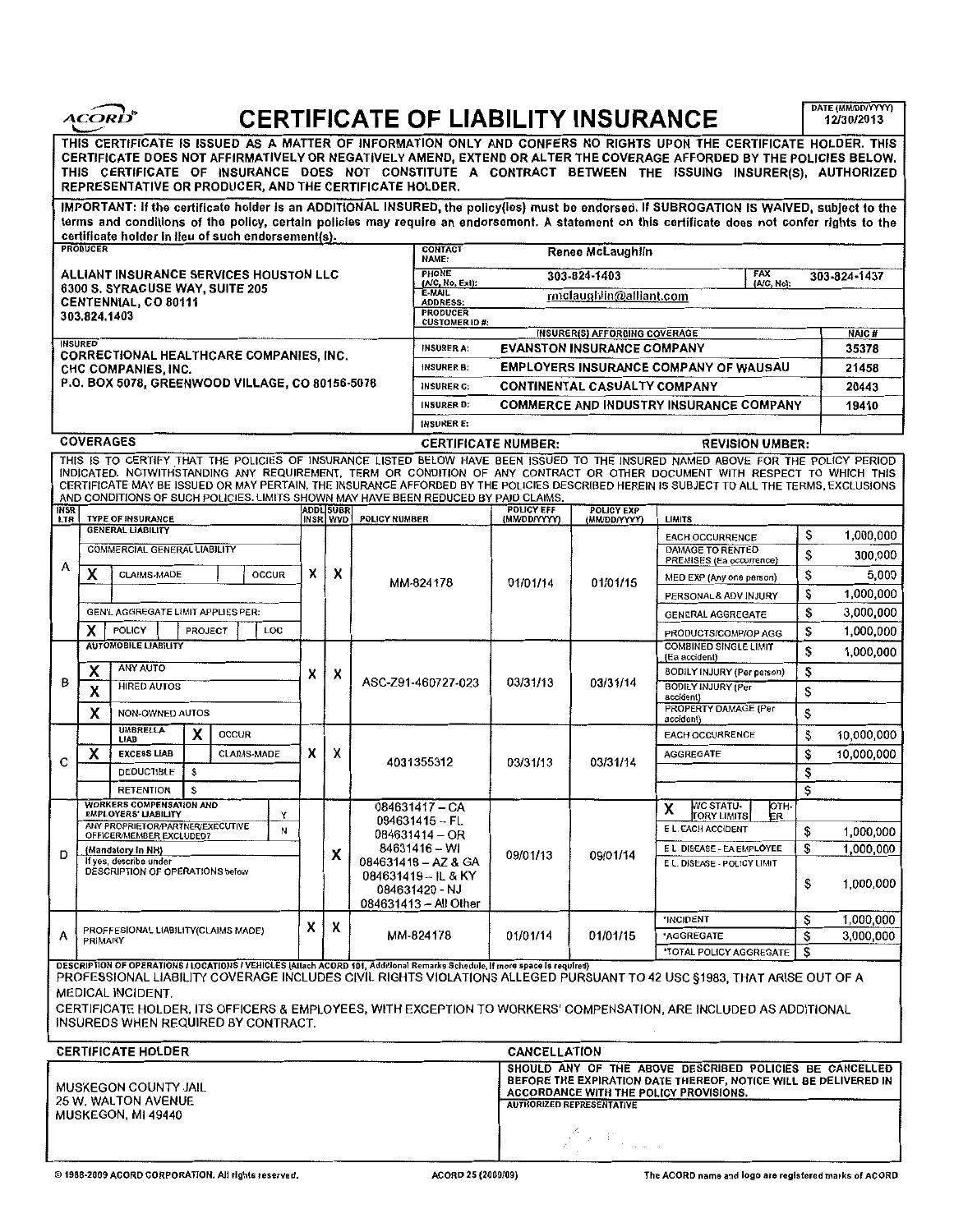## **AGREEMENT FOR INMATE HEALTH CARE SERVICES** AT MUSKEGON COUNTY, MICHIGAN Effective July 16, 2012 through September 30, 2013

This Agreement for Innate Health Care Services (hereinafter, the "AGREEMENT") entered into by and between the County of Muskegon, a municipality in the State of Michigan, (hereinafter, the "COUNTY") acting by and through its duly elected Board of COUNTY Commissioners. (hereinafter the "BOARD") and SHERIFF (hereinafter, "SHERIFF"), and Correctional Healthcare Companies, Inc., (hereinafter, "CHC") a Delaware corporation doing business in the State of Michigan as Correctional HC Companies, Inc.

#### **RECITALS**

WHEREAS, the COUNTY is charged by law with the responsibility for administering, managing, and supervising the health care delivery system of the Muskegon County Jail located at 25 West Walton Avenue, Muskegon, Michigan (hereinafter, "JAIL"); and

WHEREAS, the objective of the COUNTY is to provide for the delivery of quality health care. to the INMATES and DETAINEES of the JAIL (hereinafter, "JAIL POPULATION"), in accordance with applicable law; and

WHEREAS, CHC is in the business of administering correctional health care services and desires to administer such services on behalf of the COUNTY to the JAIL POPULATION under the terms and conditions hereof.

NOW THEREFORE, in consideration of the covenants and promises hereinafter made, the parties hereto agree as follows:

#### **DEFINITIONS**

i S

INITIAL CONTRACT PERIOD - The initial fourteen (14) month and sixteen (16) day period beginning July 16, 2012 through September 30, 2013.

CONTRACT YEAR - Any successive, twelve  $(12)$  month period beginning with October I, 2013.

COUNTY INMATES/DETAINEES - An INMATE/DETAINEE held under the jurisdiction of the COUNTY or SHERIFF. COUNTY INMATES/DETAINEES may be housed in the JAIL or in another jurisdiction's correctional facility. However, COUNTY-INMATES/DETAINEES housed in another jurisdiction are not covered by the provisions of this AGREEMENT unless CHC administers health care services at the other jurisdiction's facility and is specifically set forth below.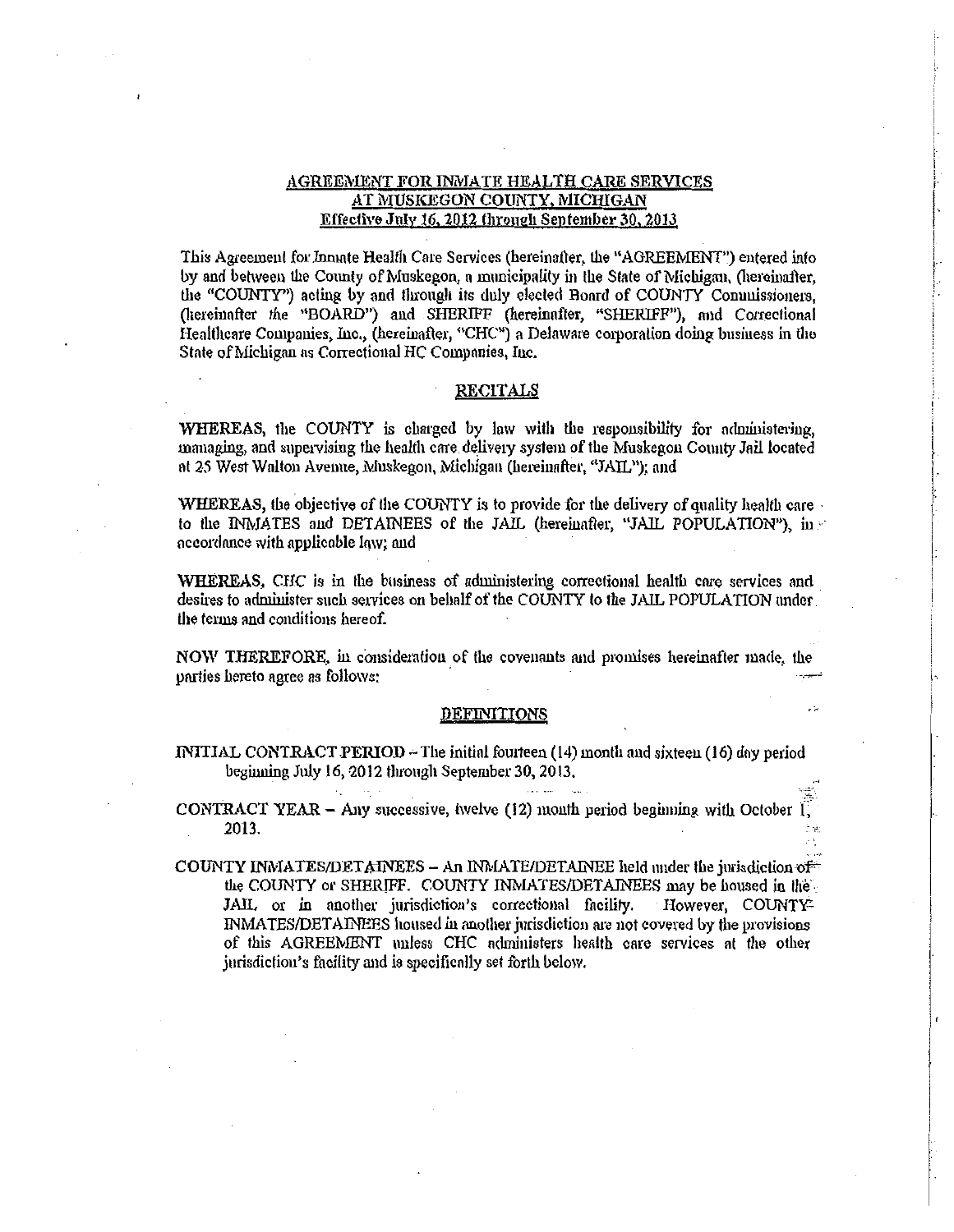- COVERED PERSONS An INMATE/DETAINEE of the JAIL who is: (1) part of the JAIL's MADP: and (2) FIT FOR CONFINEMENT: and (3)(a) incarcerated in the JAIL: or (b) on work release status and is indigent. NOTE: COVERED PERSONS include OTHER COUNTY INMATES/DETAINEES for purposes of delivery of basic health care services, however, the cost of certain services provided to OTHER COUNTY INMATES/DETAINEES are borne by the COUNTY as set forth in Section 5.0.
- $\text{DTTAINEE} \text{An adult or juvenile individual whose sentence has not yet been adjusted and}$ is held as a pre-trial detainee or other individual held in lawful custody,
- FIT FOR CONFINEMENT A determination made by a CHC authorized physician and/or health-trained JAIL staff that an INMATE/DETAINEE is medically stable and has been medically cleared for acceptance into the JAIL. Such determination shall only be made after resolution of any injury or illness requiring immediate transportation and treatment at a hospital or similar facility.
- HEALTH CARE STAFF Medical, mental health and support staff provided or administered by CHC.
- CHC CHIEF MEDICAL OFFICER CHC's Chief physician who is vested with certain decision making duties under this AGREEMENT.
- INMATE An adult or juvenile individual who is being incorcerated for the term of their adiudicated sentence.
- MONTHLY AVERAGE DAILY POPULATION (MADP) The average number of INMATES/DETAINEES housed in the JAIL on a daily basis for the period of one month. The MADP shall include, but separately list, OTHER COUNTY INMATES/DETAINEES. The MADP shall be figured by summing the daily population for the JAIL and OTHER COUNTY INMATES/DETAINEES (as determined by a count performed at the same time each day) for each day of the month and dividing this sum by the total number of days in the month. JAIL records shall be made available to CHC upon request to verify the MADP. Persons on work release and not indigent, home confinement, housed outside of the JAIL, and parolees and escapees shall not be considered part of the JAIL's MADP.

NCCHC - The National Commission on Correctional Health Care,

- OTHER COUNTY INMATE/DETAINEE An INMATE/DETAINEE under the jurisdiction of auother county, state or federal agency, who is being housed in the JAIL.
- SPECIALTY SERVICES Medical services that require physicians to be licensed in a specially such as obstetries, gynecology, or dermatology or other specialized field of medicine, excluding services that are otherwise provided for in this AGREEMENT.

Muskegon Coonty. Michigan Adult Facility/CHC Agreement 4.12.12

Page 2 of 23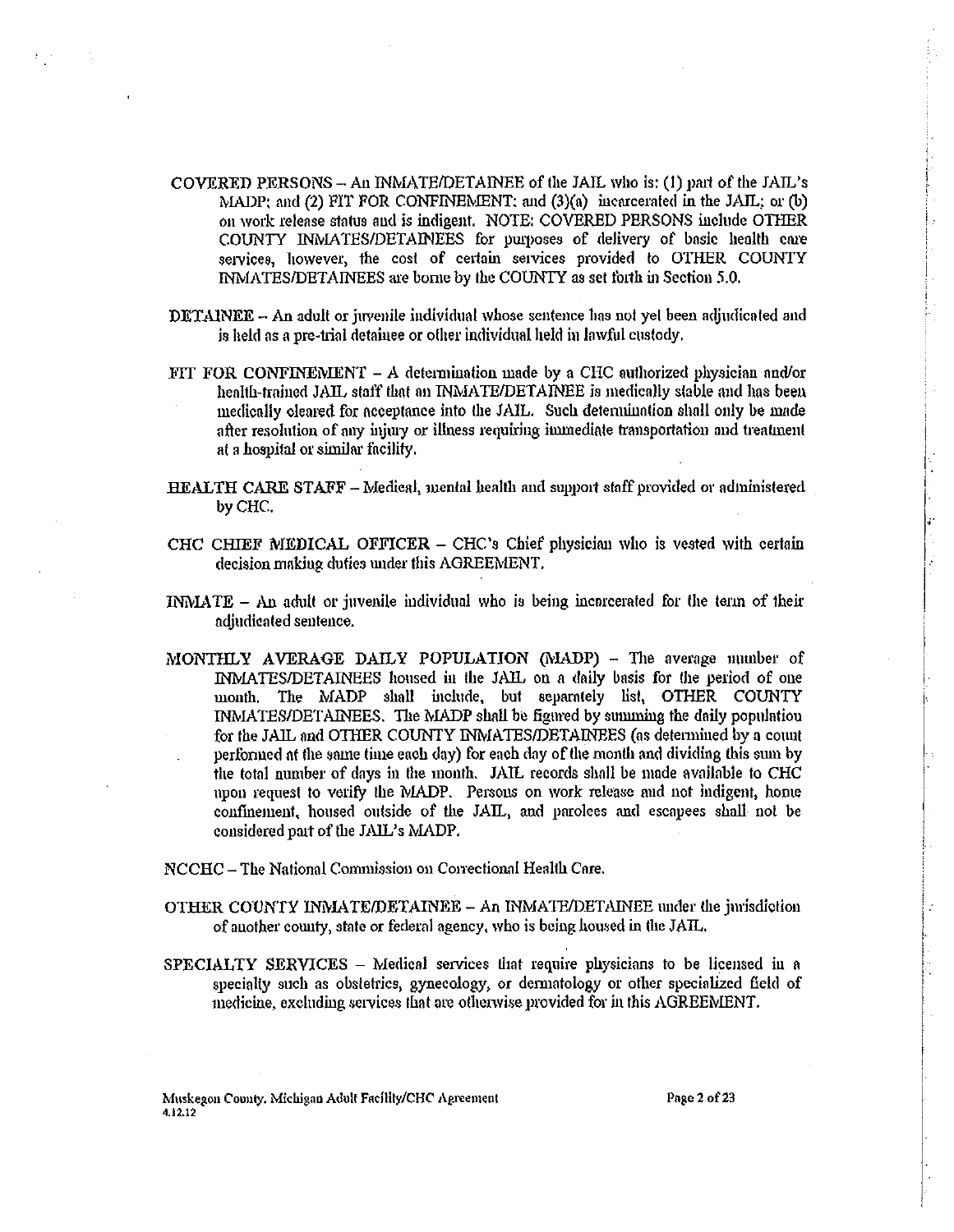#### ARTICLE I HEALTH CARE SERVICES

- 1.0 SCOPE OF SERVICES. CHC shall administer health care services and related administrative services at the JAIL according to the terms and provisions of this AGREEMENT. The costs of the various health care services shall be borne by CHC or the COUNTY as set forth in this Alticle.
- 1.1 . GENERAL HEALTH CARE SERVICES. CHC will arrange and bear the cost of the following health care setvices:
	- 1.1.1 RECEIVING SCREENING. A receiving screening of an lNMA TE/DETAINEE shall be perfonned as soon as possible after the INMATE/DETAINEE's booking into the JAIL.
	- 1.1.2 HEALTH ASSESSMENT. A health assessment of an adult COVERED PERSON shall be performed as soon as possible, but no later than fourteen (14) calendar days after the INMATE/DETAINEE's arrival at the JAIL. The health assessment shall follow current NCCHC standards.
	- I. 1.3 SCHEDULED SICK CALL. A qualified heallhcare professional shall conduct sick calls for COVERED PERSONS on a timely basis and in a clinical setting. A physician will be available to see COVERED PERSONS nt least once per week.
- 1.2 AMBULANCE SERVICE. CHC shall arrange and bear the cost of emergency ambulance services for COVERED PERSONS. Costs for ambulance setvices shall he included in the CAP AMOUNT listed in Section 1.19.
- 1.3 BODY CAVITY SEARCHES/COLLECTION OF PHYSICAL EVIDENCE. CHC HEALTH CARE STAFF will not perform body cavity searches, nor collect physical evidence (blood, hair. semen. saliva, etc.), except wiUlin guidelines established by the NCCHC. If CHC HEALTH CARE STAFF collect physical evidence, the COUNTY shall be responsible for arranging any testing and bear the cost of collection and testing the collected evidence. After collecting evidence, CHC HEALTH CARE STAFF shall tum the specimen over to the SHERIFF or *a* court-designated representative for completion of chain-of-custody evidence.
- 1.4 DENTAL EMERGENCY DENTAL ONLY. CHC shall arrange and bear the cost of emergency dental services only if CHC's CHIEF MEDICAL OFFICER or designee detennines that dental care is medically necessary. In the event that the JAIL POPULATION requires any other dental services, the COUNTY shall bear the cost. Costs for offsite dental services shall be included in the CAP AMOUNT listed in Section 1.19.

Page 3 of 23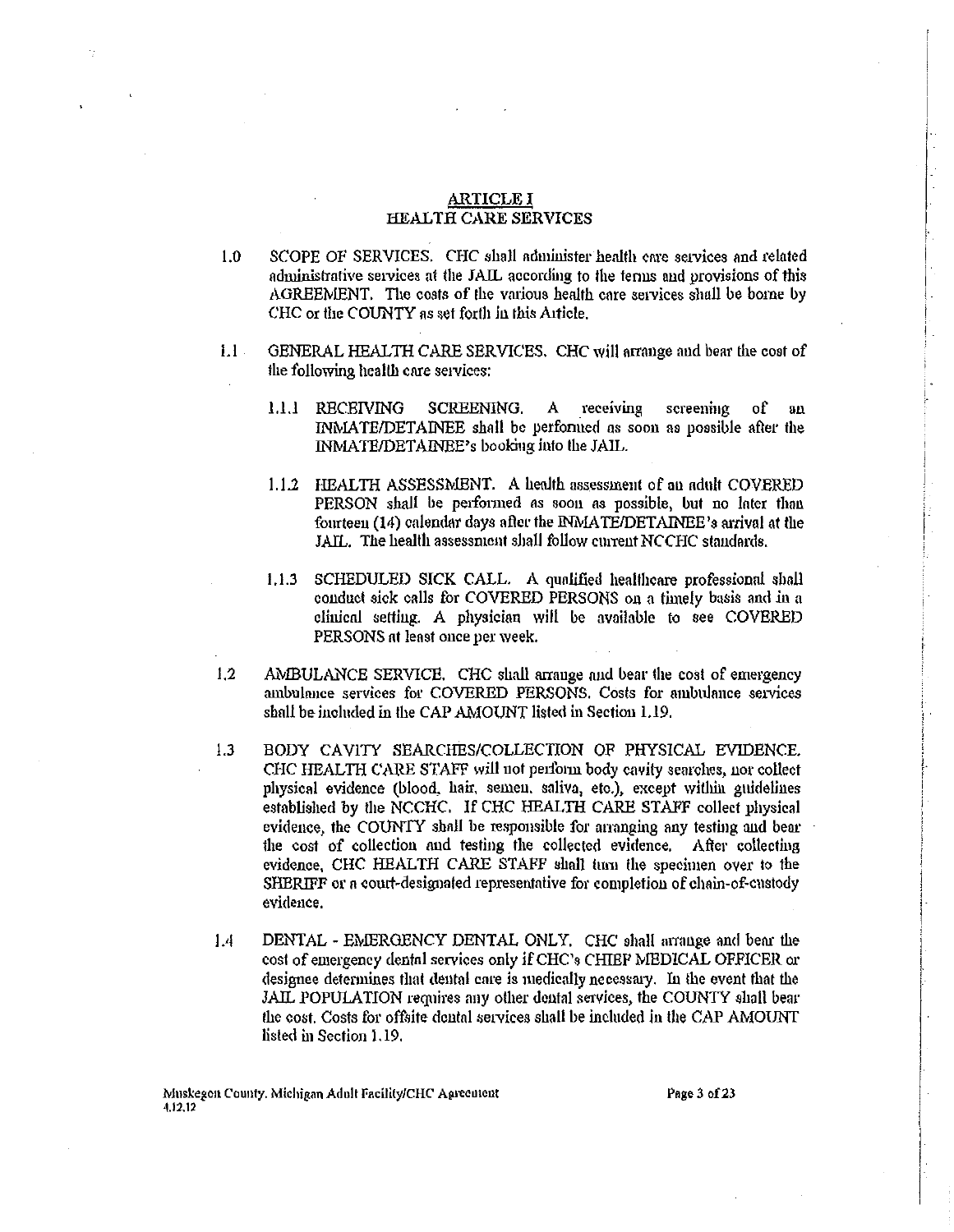- 1.5 ELECTIVE MEDICAL CARE - NOT COVERED. CHC shall not be responsible for the provision or cost of any elective care. In the event a member of the JAIL POPULATION requires elective care, the INMATE/DETAINEE or COUNTY shall be responsible for all costs. Elective medical care shall be defined as care which, if not provided, would not, in the sole opinion of CHC's CHIEF MEDICAL OFFICER or designee, cause the INMATE/DETAINEE'S health to deteriorate or cause harm to the INMATE/DETAINEE'S well being. Decisions concerning elective medical care shall be consistent with the applicable American Medical Association (AMA) Standards.
- 1.6 HOSPITALIZATION. CHC will arrange and bear the cost of hospitalization for a COVERED PERSON who, in the opinion of the treating physician and/or CHC's CHIEF MEDICAL OFFICER or designee, requires hospitalization. Costs for hospitalization services shall be included in the CAP AMOUNT listed in Section 1.19.
- LONG TERM CARE NOT COVERED. CHC shall not be responsible for the  $1.7$ provision or cost of any long term care facility services. In the event that a member of the JAIL POPULATION requires skilled care, custodial care or other services of a long term care facility, the COUNTY shall bear the cost.
- MEDICAL EQUIPMENT OVER \$100. In the event that the Parties mutually  $1.8$ agree that medical equipment in excess of \$100 per unit cost is required to assist in providing health care services to COVERED PERSONS under this AGREEMENT, the COUNTY shall bear the cost of the medical equipment,
- 1.9 MEDICAL SUPPLIES/EOUIPMENT OF \$100 OR LESS. CHC shall provide and bear the cost of medical supplies (i.e. alcohol prep pads, syringes, etc.) and equipment (i.e. thermometers, scales, etc.) required to administer the terms of the AGREEMENT, which have a unit cost of \$100 or less, but does not include office and paper supplies.
- $1.10$ MEDICAL WASTE. CHC shall arrange and bear the cost of removing and properly disposing of medical waste material generated while fulfilling its duties under this AGREEMENT in accordance with all applicable state laws and OSHAregulated standards.
- $1.11$ MENTAL HEALTH CARE. CHC shall arrange and bear the cost of on-site mental health services for COVERED PERSONS which shall include evaluations, referrals, crisis management, suicide intervention, basic community linkage, case management, medication evaluation and prescription and continuity of care. CHC shall not be responsible for the provision or cost of any off-site or inpatient mental health services. The COUNTY shall be responsible for the provision and cost of off-site or inpatient mental health services for the JAIL POPULATION.

Page 4 of 23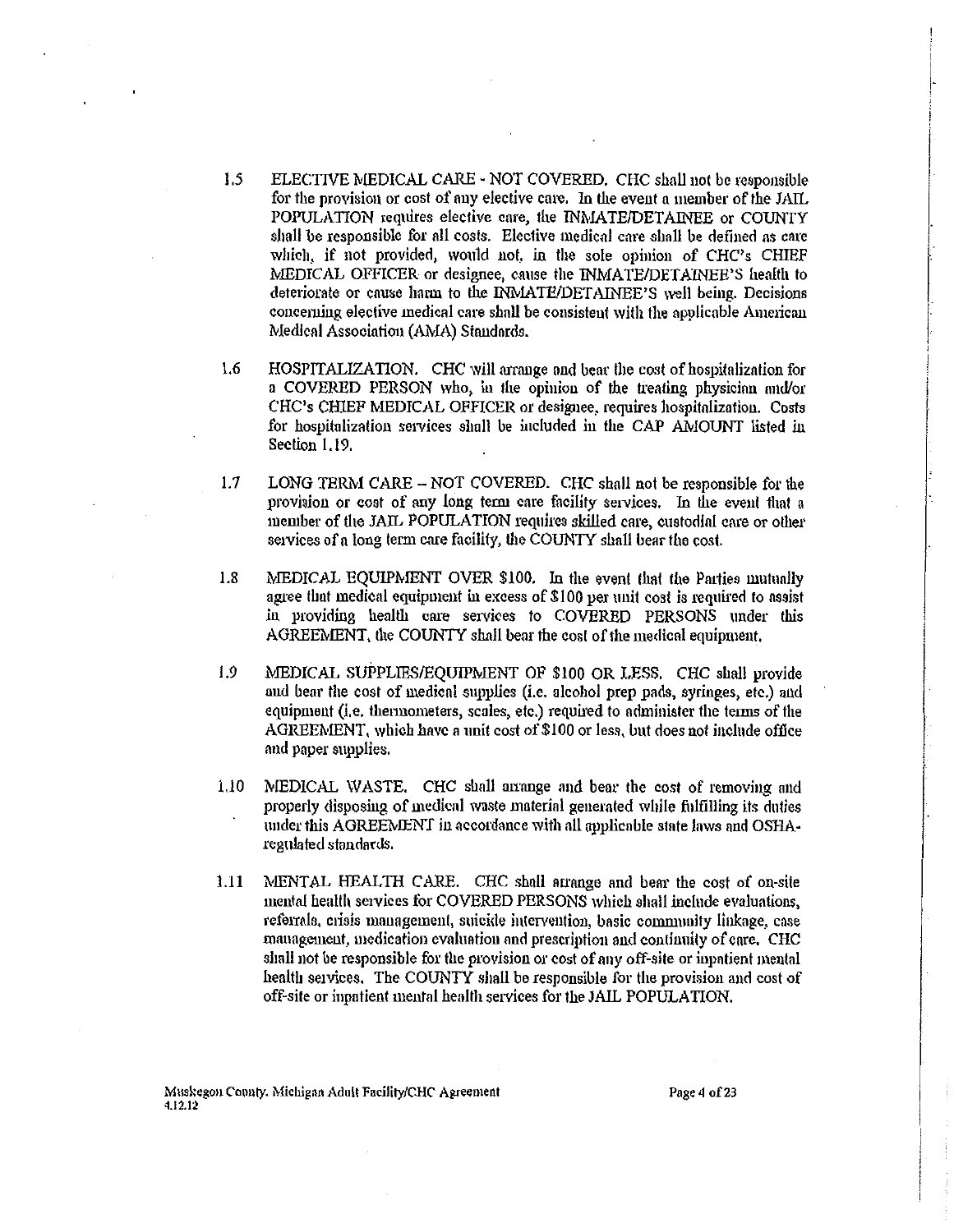- 1.12 OFFICE EQUIPMENT NOT COVERED. CHC shall not be responsible for the provision or cost of any office equipment. The COUNTY shall be responeible for providing office equipment, such as copier, fox and phone service required for the administrative operation of the medical unit.
- 1.13 OFFICE SUPPLIES. CHC shall be responsible for providing office supplies such as books, medical record folders, and forms as required for the administrative operations of the medical unit.
- Ll4 PATHOLOGY/RADIOLOGY SERVICES. CHC shall arrange and bear the cost of all pathology and radiology services (also referred to as laboratory and x-ray services) ordered by a CHC physician for COVERED PERSONS. CHC shall ntrange on-site pathology and radiology services to the extent reasonably possible. To the extent pathology and radiology services are required and cannot be rendered on-site, CHC shall make appropriate off-site arrangements for rendering pathology and radiology care. CHC will arrange and coordinate with the SHERIFF's office for the transportation for pathology and radiology off-site services. Costs for off-site pathology and radiology services shall be included in the CAP AMOUNT listed in Section 1.19.
- 1.15 PHARMACY SERVICES. CHC shall provide monitoring of pharmacy usage as well as a Preferred Medication List. Except as provided below, CHC shall bear the cost of all prescription and non-prescription over-the-counter medications prescribed by a duly licensed CHC physician for a COVERED PERSON. EXCEPTION: CHC shall only bear the cost of CHC physician approved nonprescription over-the-counter medication issued to COVERED PERSONS from OTHER COUNTIES aud the COUNTY shall bem· the cost of aU prescription medications issued to COVERED PERSONS from OTHER COUNTIES. Costs for all medications shall be included in the PHARMACY CAP AMOUNT listed in Section 1.15.4.
	- 1.15.! GENERAL. Prescribing, dispensing, and administering of medication shall comply with all Slate and Federal laws and regulations and all medications shall be dispensed under the supervision of a duly authorized, appropriately licensed or certified health care provider.
	- 1.15.2 AIDS, HIV, HEP C. CHC shall bear the cost of prescription medication related to the treatment of Acquired Inunune Deficiency Syndrome ("AIDS"), Human Immuno-deficiency Virus ("HIV"), Hepatitis C, organ transplants and neuromuscular disease and Biological medications. Medications related to the treatment of AIDS. HlV, Hepatitis C, organ transplants and neuromuscular disease, and Biological medications shall be defined in accordance with the Physicinn's Desk Reference.
	- 1.15.3 PSYCHOTROPIC MEDICATIONS. CHC shall arrange and bear the cost of psychotropic medications for COVERED PERSONS.

[·  $\int$  $\left| \cdot \right|$ 

 $\left| \begin{matrix} \cdot & \cdot \end{matrix} \right|$ li<br>F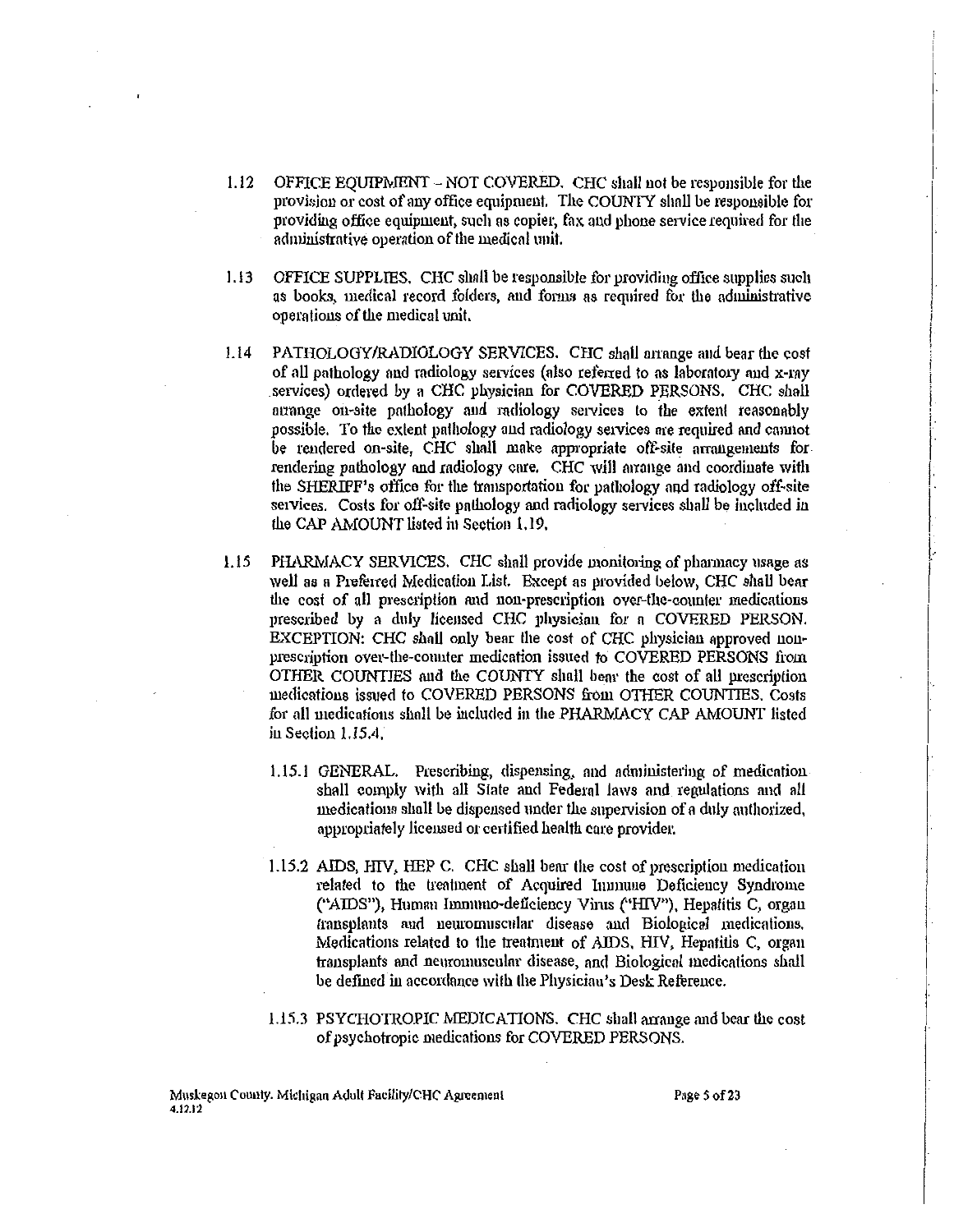- 1.15.4 MEDICATION FINANCIAL LIMITATIONS, CHC's maximum liability for costs associated with the provision of medications in Paragraph 1.15 shall be Ninety Thousand Seven Hundred Eighty Seven Dollars and sixtyseven cents (\$90,787.67) in the aggregate for the INITIAL CONTRACT PERIOD and Seventy-Five Thousand Dollars (\$75,000.00) in the aggregate per CONTRACT YEAR, to be pro-rated for any partial contract years (the "PHARMACY CAP AMOUNT"). Costs for medications, as set forth above, which are provided to INMATES/DETAINEES during the INITIAL CONTRACT PERIOD and/or CONTRACT YEAR which are in excess of the PHARMACY CAP AMOUNT shall be the responsibility of the COUNTY. When the PHARMACY CAP AMOUNT for the INITIAL CONTRACT PERIOD and/or CONTRACT YEAR is reached. CHC will continue to provide utilization management, extend all provider discounts to the COUNTY and pay these expenses on behalf of the COUNTY, as long as the COUNTY remains current with payments due under this AGREEMENT. Amounts paid by CHC which are over the PHARMACY CAP AMOUNT will be periodically reconciled with the COUNTY pursuant to paragraph 8.1.2.
- 1.15.5 COUNTY REBATE. Should the costs associated with the provision of healthcare services listed above not exceed the PHARMACY CAP AMOUNT, CHC shall reimburse the COUNTY at a rate of One Hundred Percent (100%) of the difference between the actual cost to CHC for these services and the PHARMACY CAP AMOUNT. This rebate shall be net of any other reconciliation amounts due to CHC under this AGREEMENT. The rebate will be calculated three months after the end of the INITIAL CONTRACT PERIOD and/or CONTRACT YEAR to allow for processing of claims incurred during the INITIAL CONTRACT PERIOD and/or CONTRACT YEAR. Any claims from the prior INITIAL CONTRACT PERIOD and/or CONTRACT YEAR services received and paid after this three month period will be calculated in the subsequent CONTRACT YEAR CAP AMOUNT.
- 1.16 PREGNANT COVERED PERSONS. CHC shall arrange and bear the cost of on-site health care services for any pregnant COVERED PERSON in accordance with NCCHC standards and this AGREEMENT, but CHC shall not arrange or bear the cost of any health care services for infants. Off-site health care services for any pregnant COVERED PERSON shall be in accordance with SPECIALTY SERVICES as set forth herein in Paragraph 1.17.
- $1.17$ SPECIALTY SERVICES. In the event it is determined that a COVERED PERSON requires SPECIALTY SERVICES, CHC shall arrange and bear the cost of specialty services. CHC's authorized physician will make such determination and refer COVERED PERSONS for SPECIALTY SERVICES when, in the physician's professional opinion, it is deemed medically necessary. CHC's

Muskegon County. Michigan Adult Facility/CHC Agreement 4.12.12

Page 6 of 23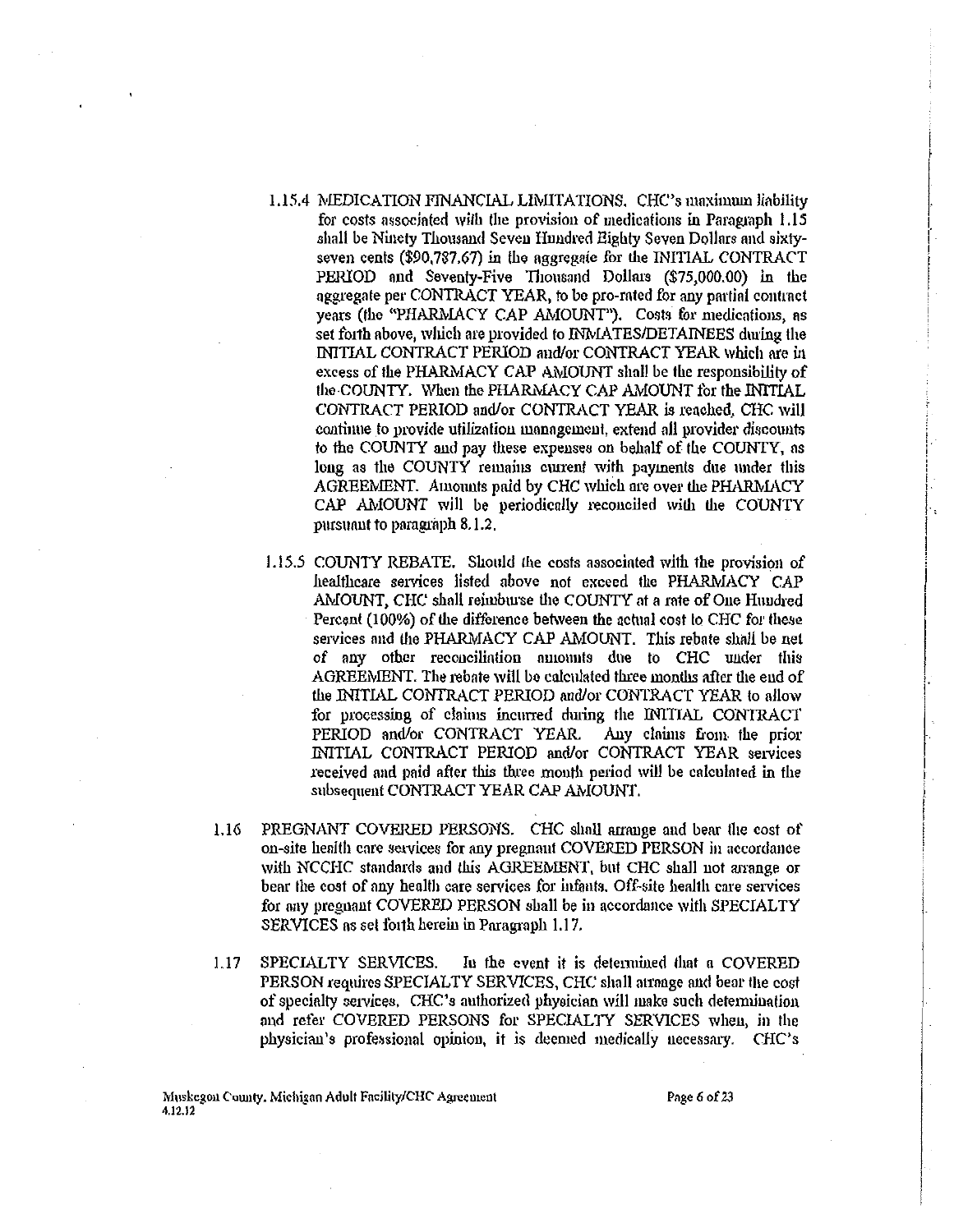authorized personnel will make a recommendation and obtain approval from the SHERIFF's office for SPECIALTY SERVICES prior to making arrangements for specialty services. CHC shall arrange on-site SPECIALTY SERVICES to the extent reasonably possible. To the extent SPECIALTY SERVICES are required and cannot be rendered on-site, CHC shall make appropriate off·site arrangements for rendering off-site care. In the event that SPECIALTY SERVICES are rendered oft~site but do not require hospitolizntion, CHC will arrange and bear the cost only if the CHC CHIEF MEDICAL OFFICER or designee approves off-site SPECIALTY SERVICES. Costs for off-site specialty services shall be included in the CAP AMOUNT listed in Section 1.19.

- 1.18 VISION CARE NOT COVERED. CHC shall not be respousible for the provision of eyeglasses or auy other vision services other than care for eye injuries or diseases. In the event that any COVERED PERSON requires vision services, including an ophthalmologist's services, the COUNTY shall bear the cost of vision or eye care services.
- 1.19 FINANCIAL LIMITATIONS. CHC's maximum liability for costs associated with the provision of off-site medical or other healthcare services which include, but are not limited to, the services in paragraphs 1.2, 1.4, 1.6, 1.14 and 1.17 shall be One Hundred Eighty-One Thousand Five Hundred Seventy Five Dollars and thirty-four cents (\$181,575.34) in the aggregate for the INITIAL CONTRACT PERIOD and One Hundred Fifty Thousand Dollars (\$150,000.00) in the aggregate per CONTRACT YEAR, to be pro-rated for any pattial contract years (the "CAP AMOUNT'). Costs for any medical or other health services, as set forth above, which are provided to INMATES/DETAINEES during the INITIAL CONTRACT PERIOD and/or CONTRACT YEAR which are in excess of the CAP AMOUNT shall be the responsibility of the COUNTY. When the CAP AMOUNT for the INITIAL CONTRACT PERIOD and/or CONTRACT YEAR is reached, CHC will continue to provide utilization management, extend all provider discomlts to the COUNTY nnd pay these expenses on behalf of the COUNTY, as long as the COUNTY remains current with payments due under this AGREEMENT. Amounts paid by CHC which are over the CAP AMOUNT will be periodically reconciled with the COUNTY pursuant to paragraph 8.1.2.
	- l.l9.1 COUNTY REBATE. Should the costs associated with the provision of healthcare services listed above not exceed the CAP AMOUNT for the INITIAL CONTRACT PERIOD and/or CONTRACT YEAR, CHC shall l'eimburse the COUNTY at a rate of One Hundred Percent (100%) of the difference between the actual cost to CHC tor these services and the CAP AMOUNT. The rebate shall be net of any other reconciliation amounts due to CHC under this AGREEMENT. The rebate will be calculated three months after the end of the INITIAL CONTRACT PERIOD and/or CONTRACT YEAR to allow for processing of claims incurred during the INITIAL CONTRACT PERIOD and/or CONTRACT YEAR. Any claims from the prior INITIAL CONTRACT PERIOD and/or CONTRACT

Page 7 of 23

 $\mathfrak{f}$ 

I

I  $\left| \cdot \right|$ '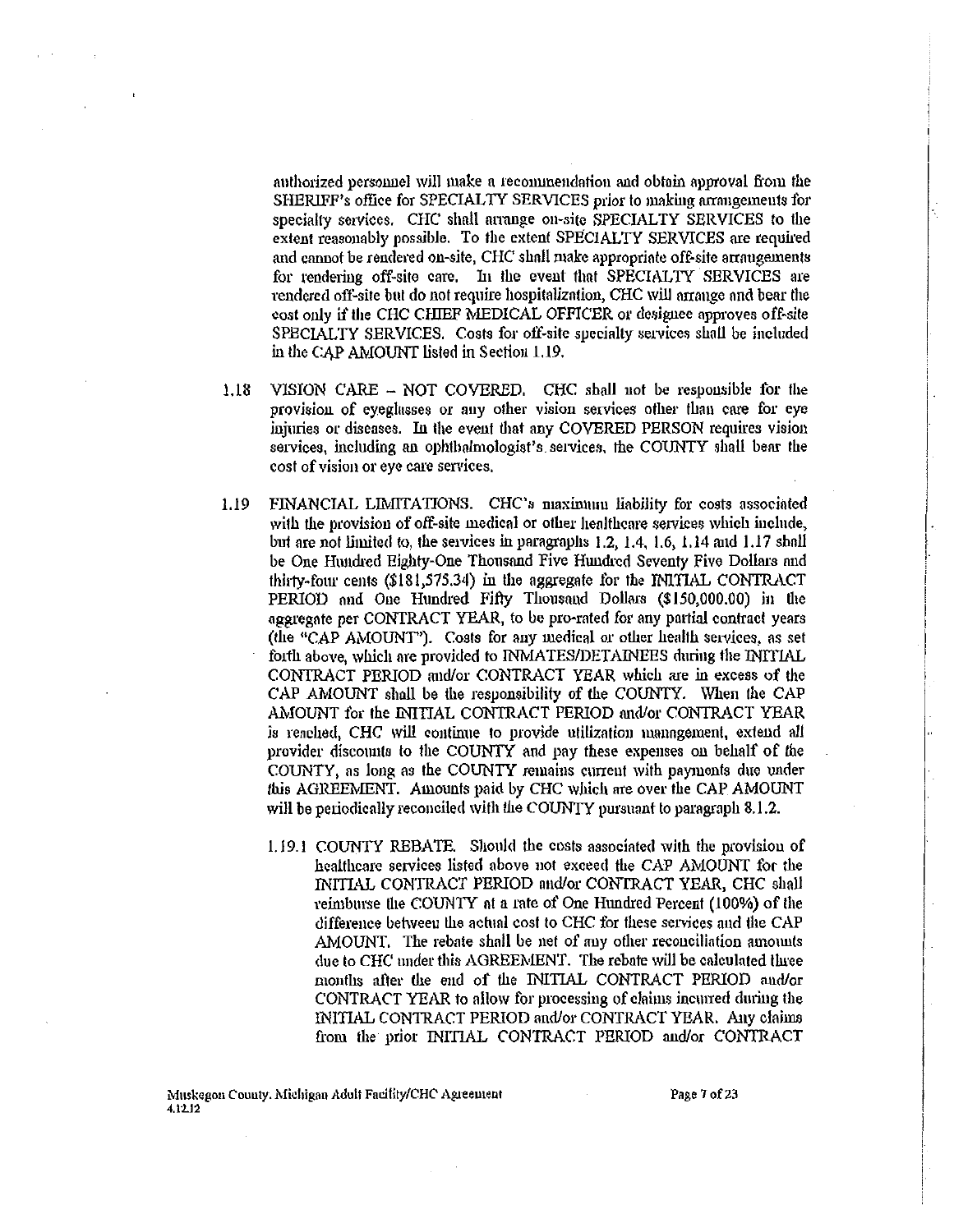YEAR services received and paid after this three month period will be calculated in the subsequent CONTRACT YEAR CAP AMOUNT.

## ARTICLE IT HEALTH CARE STAFF

- 2.0 STAFFING HOURS. CHC shall provide or arrange for the provision of HEALTH CARE STAFF necessary to render the health care services contemplated in Article I as set forth below:
	- 2.0.1 A total of 40 hours per week of Health Services Administrator services to be assigned by CHC.
	- 2.0.2 A total of 128 hours per week of Licensed Practical Nurse services to be assigned by CHC.
	- · 2.0.3 A total of 40 hours per week of Medical Records Clerk services to be assigned by CHC.
	- 2.0.4 Up to 2 hours per week of Physician services to be assigned by CHC.
	- 2.0.5 Up to 10 hours per week of Mental Health Prolessioual services to be assigned by CHC.
	- 2.0.6 Additional hours may be provided if mutually agreed upon by both parties in writing, with at least 24 hours advanced notice.
	- $2.0.7$  CHC shall provide or arrange for the provision of an on-call Physician and/or Nurse and/or Mental Health Professional available by telephone or pager, 24 hours per day and 7 days per week.
	- 2.0.8 Said hours may be re-allocated and subject to change as determined by mutual agreement of the SHERIFF and CHC, but shall in all respects be consistent with the medical recommendations of CHC's licensed physician.
	- 2.0.9 CHC shall make reasonable efforts to supply the staffing levels contained in this section, however, failure to continuously supply all of the required staffing due to labor market demands or other factors outside the control of CHC, after such reasonable effotis have been made, shall not constitute a breach of this AGREEMENT.
- 2.1 STAFFING LEVELS WAIVER. Based on actual staffing needs as affected by medical emergencies, riots, increased or decreased INMATE/DETAINEE population, and other unforeseen circumstances, certain increases or decreases in staffing requirements may be waived as agreed to by the SHERIFF and CHC.

Page 8 of 23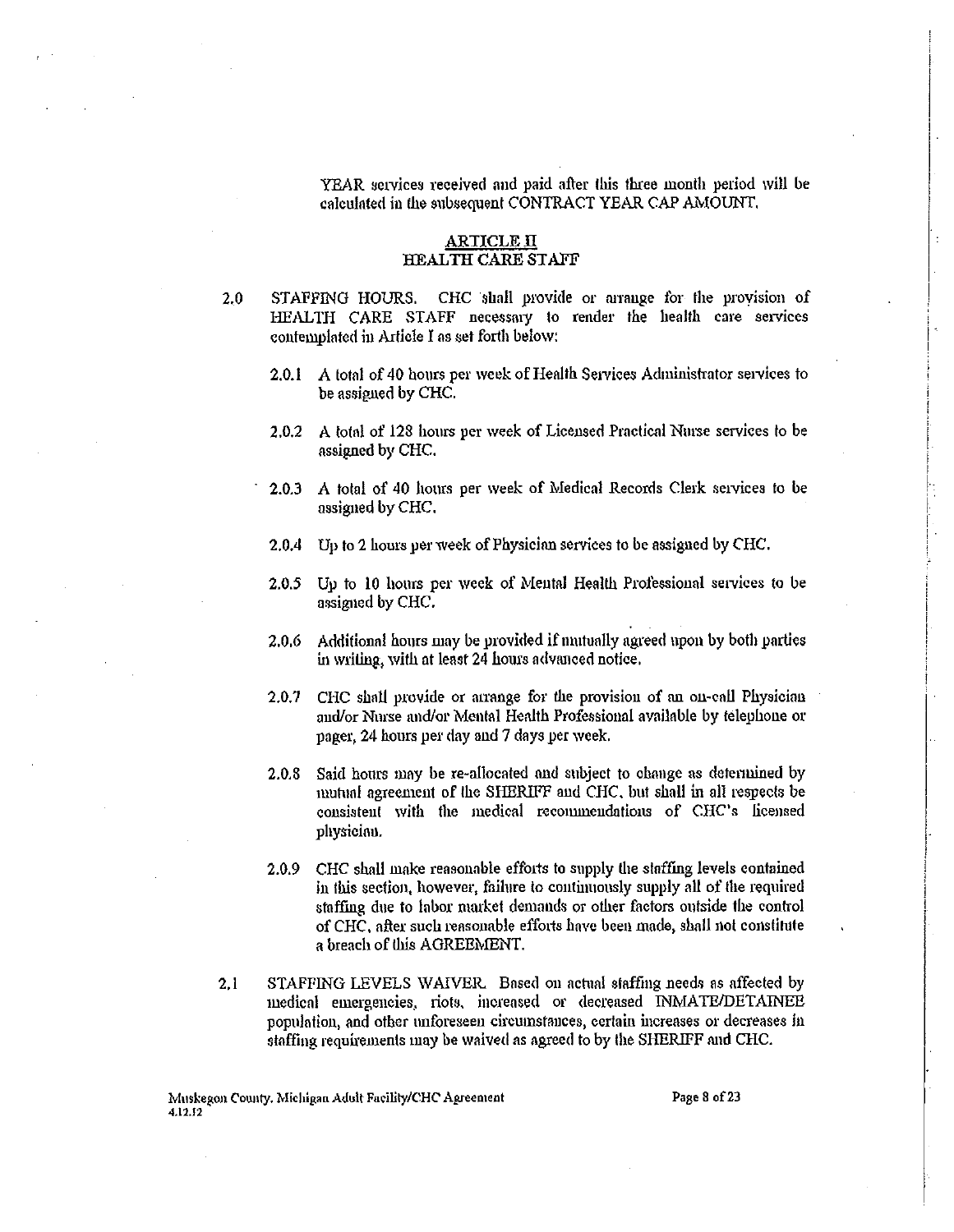- $2.2$ STAFFING CHANGES. CHC shall not change members of the HEALTH CARE STAFF without prior notice to the SHERIFF.
- STAFF SCREENING. The COUNTY and SHERIFF shall screen CHC's  $2.3$ proposed HEALTH CARE STAFF, employees, agents and/or subcontractors providing services at the JAIL to ensure they do not constitute a security risk. The SHERIFF shall have final approval of CHC's HEALTH CARE STAFF, emolovees, agents and/or subcontractors in regards to security/background clearance.
- 2,4 SATISFACTION WITH HEALTH CARE STAFF. In recognition of the sensitive nature of correctional facility operations, if the SHERIFF becomes dissatisfied with any member of the HEALTH CARE STAFF, the SHERIFF shall provide CHC written notice of such dissatisfaction and the reasons therefore. Following receipt of such notice, CHC shall use commercially reasonable efforts to resolve the dissatisfaction. If the problem is not resolved to the satisfaction of the SHERIFF within ten (10) business days following CHC's receipt of the notice, CHC shall remove the individual from providing services at the JAIL within a reasonable time frame considering the effects of such removal on CHC's ability to deliver health care services and recruitment/hiring of an acceptable replacement. The SHERIFF reserves the right to revoke the security clearance of any HEALTH CARE STAFF at any time,

# <u>ARTICLE III</u>

# ADMINISTRATIVE SERVICES

- $3.0$
- UTILIZATION MANAGEMENT. CHC shall provide utilization management services and administer medical claims processing for the offsite medical services administered by CHC, as set forth in Article I, on behalf of the COUNTY. CHC will follow applicable state laws and make reasonable efforts to obtain provider discounts and will keep the COUNTY and/or SHERIFF apprised of its utilization management practices.
- $3.1$ CARDIOPULMONARY RESUSCITATION (CPR), HEALTH AND MENTAL HEALTH EDUCATION AND TRAINING. CHC shall conduct an ongoing CPR, health and mental health education and training program for the COUNTY Deputies and Jailers in accordance with the needs mutually established by the COUNTY and CHC.
- QUARTERLY REPORTS. As requested by the SHERIFF, CHC shall submit  $3.2$ quarterly health care reports concerning the overall operation of the health care services program rendered pursuant to this AGREEMENT and the general health of the JAIL POPULATION.

Page 9 of 23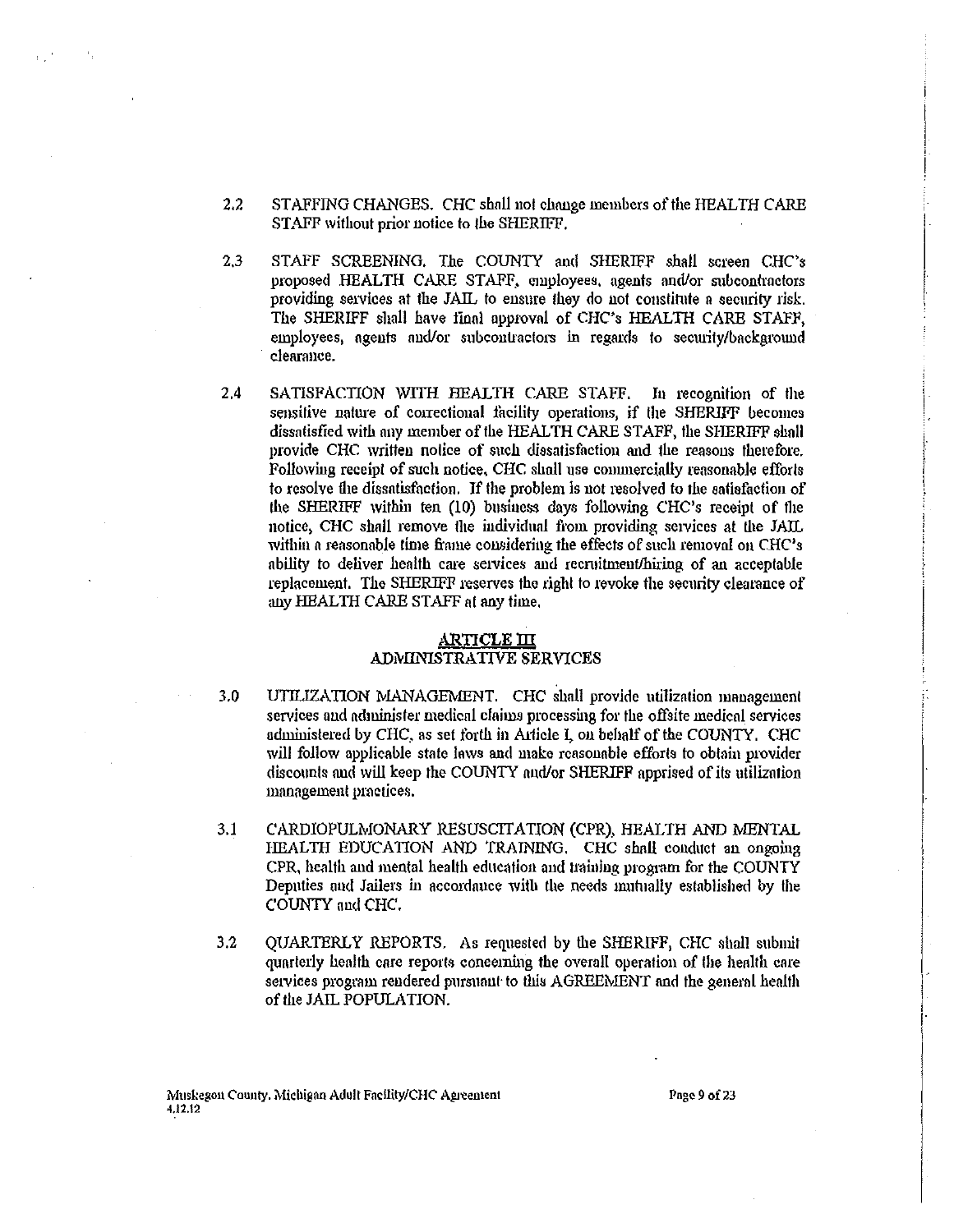- $3.3$ OUARTERLY MEETINGS. As requested by the SHERIFF, CHC shall meet quarterly, or as soon thereafter as possible, with the SHERIFF, or designee, concerning health care services within the JAIL and any proposed changes in health-related procedures or other matters, which both parties deem necessary.
- $3.4$ MEDICAL RECORDS MANAGEMENT. CHC shall provide the following medical records management services:
	- 3.4.1 MEDICAL RECORDS. CHC HEALTH CARE STAFF shall maintain, cause or require the maintenance of complete and accurate medical records for COVERED PERSONS who have received health care services. Medical records shall be kept separate from COVERED PERSON'S confinement records. A complete copy of the individual medical record shall be available to accompany each COVERED PERSON who is transferred from the JAIL to another location for off-site services or transferred to another institution. CHC will keep medical records confidential and shall not release any information contained in any medical record except as required by published JAIL policies, by a court order or by applicable law. Upon termination of this AGREEMENT, all medical records shall be delivered to and remain with the SHERIFF, as property of the SHERIFF's office.
	- 3.4.2 ELECTRONIC MEDICAL RECORDS. CHC shall provide and maintain an electronic medical records software program for use at the JAIL according to the terms attached hereto as Exhibit A.
	- 3.4.3 COMPLIANCE WITH LAWS. Each medical record shall be maintained in accordance with the Health Insurance Portability and Accountability Act of 1996 ("HIPAA"), and any other applicable state or federal privacy statute or regulation.
	- RECORDS AVAILABILITY. As needed to administer the terms of this  $3,4,4$ AGREEMENT, CHC shall make available to the SHERIFF or COUNTY, unless otherwise specifically prohibited, at the SHERIFF's or COUNTY's request, all records, documents and other papers relating to the direct delivery of health care services to the JAIL POPULATION hereunder.

#### **ARTICLE IV**

## PERSONS COVERED UNDER THIS AGREEMENT

4.0 GENERAL. Except as otherwise provided in this AGREEMENT, CHC shall only be required to arrange for health care services under this AGREEMENT to be provided to COVERED PERSONS.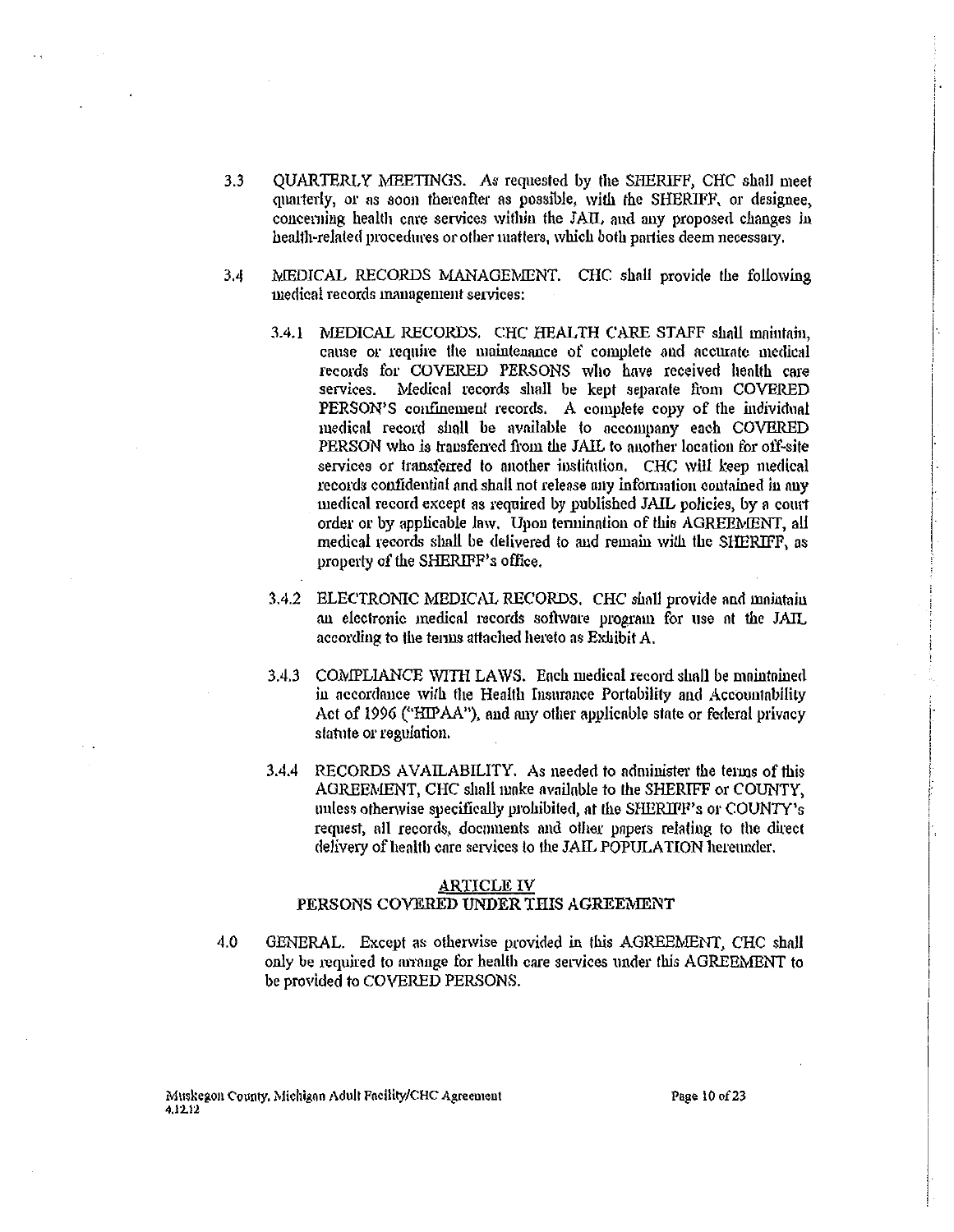- EMERGENCY MEDICAL CARE FOR JAIL EMPLOYEES AND VISITORS.  $4.1$ CHC shall arrange for on-site first response emergency medical care as required for JAIL employees, contractors and visitors to the JAIL. The medical treatment shall be limited to the extent reasonably necessary to stabilize and facilitate the individual's referral to a medical facility or personal physician.
- $4.2$ RELEASE FROM CUSTODY. The COUNTY acknowledges and agrees that CHC is responsible for the payment of costs associated with services rendered to COVERED PERSONS as set forth in this AGREEMENT only when such persons remain in the custody of, or under the jurisdiction of, the JAIL. In no event shall CHC be responsible for payment of any costs associated with any services rendered to any individual when said individual is released from the custody of, or no longer under the jurisdiction of, the JAIL including, but not limited to, releasees, parolees and escapees. Furthermore, in no event shall CHC be responsible for payment of costs associated with any medical services rendered to a COVERED PERSON when said COVERED PERSON is miured outside the JAIL facility during transport to or from the JAIL.

#### **ARTICLE V**

#### PERSONS NOT COVERED OR PARTIALLY COVERED UNDER THIS AGREEMENT

- OTHER COUNTY INMATES/DETAINEES. CHC shall only be responsible for 5.0 arranging receiving screenings, health assessments, sick call, over-the counter medications, medical supplies and medical waste services for OTHER COUNTY INMATES/DETAINEES. The cost of all prescription medication and all other health care expenses shall be paid by the agency responsible for the OTHER COUNTY INMATE/DETAINEE, including those services listed in Article I of this AGREEMENT and all other medically-related expenses associated with OTHER COUNTY INMATES/DETAINEES.
- COUNTY INMATES/DETAINEES HOUSED IN OTHER JURISDICTIONS  $5.1$ OR OUTSIDE THE JAIL. CHC shall not be responsible for arranging the medical care or treatment for COUNTY INMATES/DETAINEES housed in other counties or jurisdictions. The COUNTY or SHERIFF or other agency with legal responsibility for the medical care of such persons shall be responsible for all medical expenses associated with the care and treatment of COUNTY INMATES/DETAINEES removed from the JAIL, including, but not limited to the services listed in Article I of this AGREEMENT and any other health care related expenses associated with said INMATES/DETAINEES, unless the INMATE/DETAINEE is housed in a facility where CHC provides INMATE/DETAINEE health care services. CHC shall not be responsible for arranging the medical care or treatment for COUNTY INMATES/DETAINEES housed outside the JAIL (i.e. non-indigent work release INMATES/DETAINEES or INMATES/DETAINEES on home confinement).

Muskegon County. Michigan Adult Facility/CHC Agreement 4.12.12

Page 11 of 23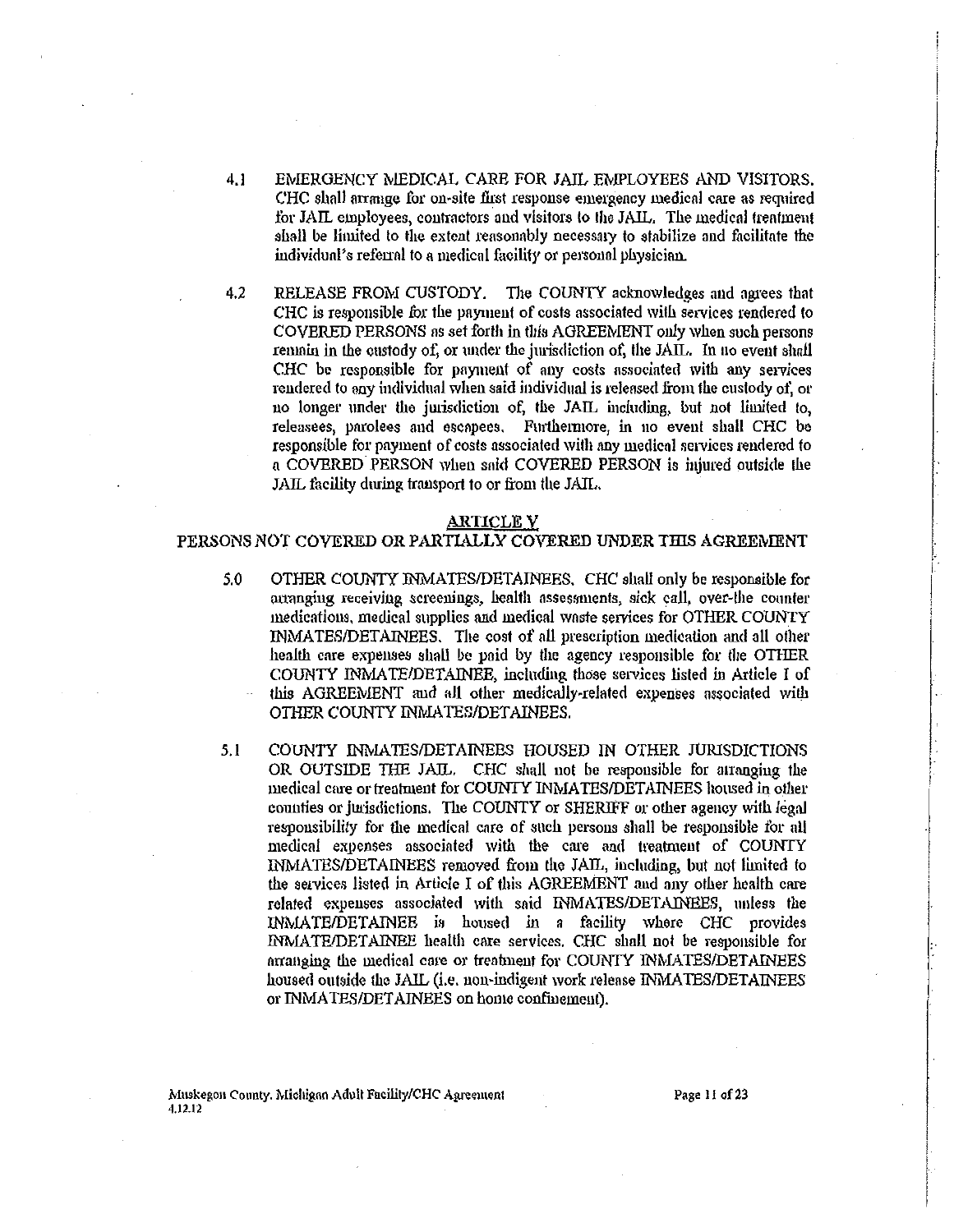5.2 INJURIES PRIOR TO INCARCERATION, FIT FOR CONFINEMENT AND ESCAPED INMATES/DETAINEES. CHC shall not be responsible for the cost of providing off-site medical care for injuries incurred by an arrested person prior to incarceration at the JAIL or dming on escape or escape attempt, including, but not limited to, medical services provided to any arrested person prior to the person's booking and confinement in the JAIL. In addition, CHC shall not be responsible for the cost of any medical treatment or health care services necessary *to* medically stabilize any anested person presented at intake by an amsting agency with n life threatening injwy or illness or in immediate need of emergeucy medical care. CHC shall provide such care as is medically necessary wrtil the arrested person can be transported to a medical care facility by the arresting agency or their designee. The arresting authority or the COUNTY shall bear the cost of, and be responsible for, all reasonable and necessary medical services or health care services of the individual until such time as the arresting authority can present a medically stable individual that is FIT FOR CONFINEMENT. To the extent CHC is billed for medical services provided to an individual who is not FIT FOR CONFINEMENT the COUNTY shall reimburse CHC for all such costs. CHC shall not charge an additional fee simply to examine an iudividual to determine if he is suitably FIT FOR CONFINEMENT.

#### ARTICLE VI

#### COST OF SERVICES NOT COVERED UNDER THIS AGREEMENT

- 6.0 SERVICES NOT USTED. Both patties understand and agree that there will be costs incurred for health care related services as outlined in Articles I, II and III above. CHC shall not be responsible for any expenses not specifically covered under Articles I, II and III of this AGREEMENT. In the event that any of the health care services not covered by CHC under Articles I, II and III, or any services that are not listed within this AGREEMENT, are required for a member of the JAIL POPULATION as a result of the medical judgment of a physician or CHC authorized personnel, CHC shall not be responsible for arranging such services and the cost of such services shall be billed directly to the COUNTY.
- 6.1 SERVICES BEYOND THE SCOPE OF TillS AGREEMENT. Both parties understand and agree that there are certain occurrences, both beyond the control and within the control of the parties, that may result in health care expenses which are outside the scope of the normal operation of a correctional facility and, therefore, outside the contemplated scope of services under this AGREEMENT. While both parties will act in good faith and endeavor to reduce the possibility of such occurrences, in the unlikely event of an occurrence such as an Act of God, riot, explosion, fire, food poisoning, epidemic illness outbreak or any other catastrophic event, or au event caused by the action or inaction of the COUNTY or SHERIFF or their employees, agents or contructors, which results iu medical care for the JAIL POPULATION, JAIL staff, visitors, or contractors, CHC shall not be responsible for costs attributable to such catastrophic event and all such costs shall be bome by the COUNTY. Notwithstanding the above, CHC shall be

Page 12 of 23

i I I

I I

 $\begin{array}{c} \begin{array}{c} \begin{array}{c} \begin{array}{c} \end{array} \end{array} \end{array} \end{array} \end{array}$ 

 $\vert$ . I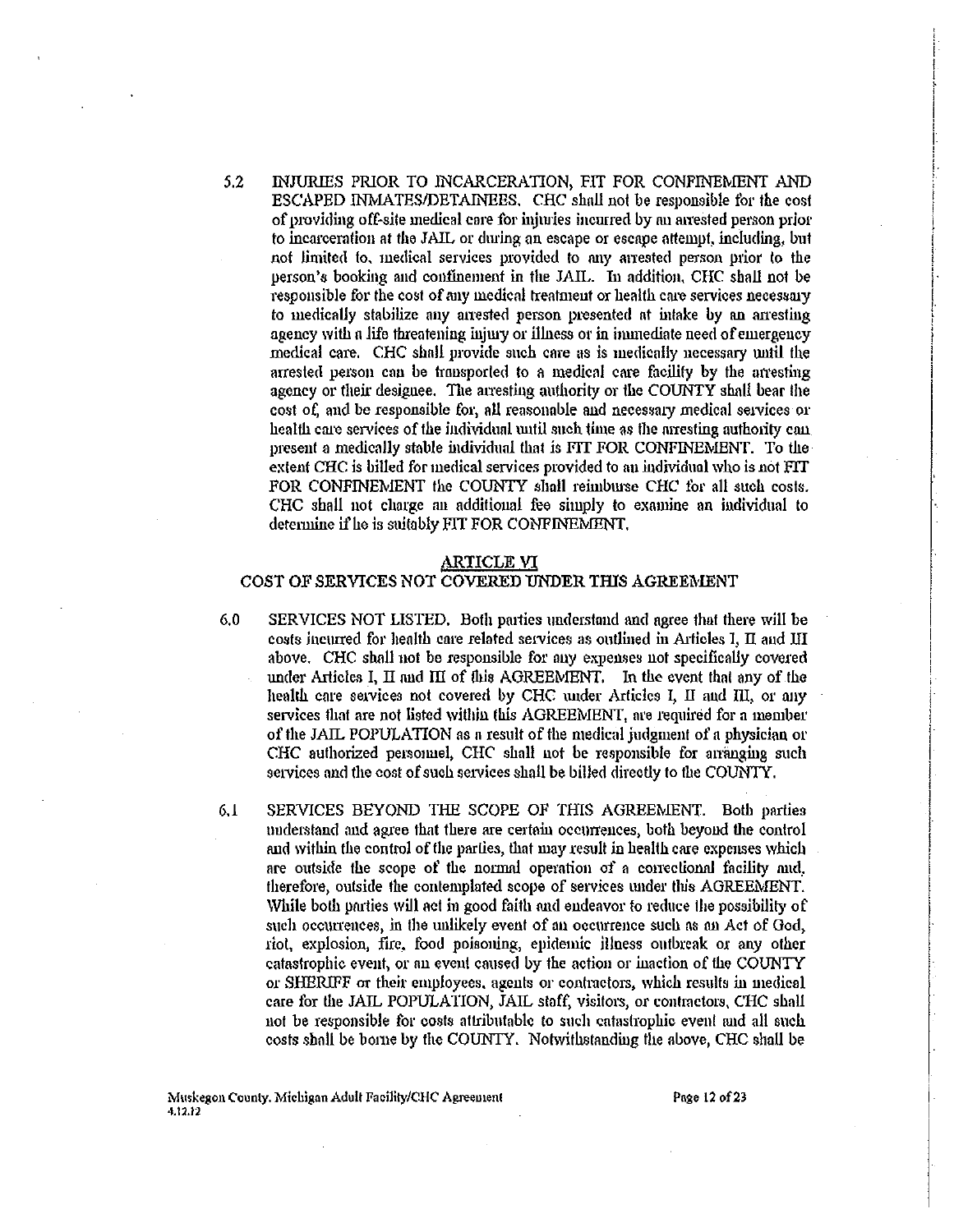responsible for medical costs under this AGREEMENT associated with such an event only if such au event was caused solely by CHC.

i ! |<br>|<br>| l I

I I· i.

; ! .

 $\vert \cdot \vert$ I I

i I i i\_ ! '

i  $\vert \cdot$ ļ. '

## **ARTICLE VII** COUNTY'S DUTIES AND OBLIGATIONS

- 7.0 COMPLIANCE WITH HIPAA/STATE HEALTH INFORMATION PRIVACY LAWS. The COUNTY, JAIL, and SHERIFF and their employees, agents and subcontractors shall comply with the Health Insurance Portability and Accountability Act of 1996 (hereinafter "HlPAA") and any State health infonnation privacy laws, to the extent they are applicable. The COUNTY and the SHERIFF shall implement policies and/or procedures in compliance with such Jaws.
- 7.1 COMPREHENSIVE MEDICAL/MENTAL HEALTH CARE. CHC shall identify to the SHERIFF those members of the JAIL POPULATION with medical or mental health conditions which may be worsened as a result of being incarcerated at the JAIL or which may require extensive care while incarcerated. After review of the circumstances, and when security risks pennit, the SHERIFF shall make every effort to have such an INMATE/DETAINEE released, transferred or othenvise removed from the correctional setting.
- 7.2 RECORD ACCESS. During the term of this AGREEMENT, and for a reasonable time following the termination of this AGREEMENT, the SHERIFF shall provide CHC, nt CHC's request, the COUNfY, JAIL audlor SHERIFF'S records (including medical records) relatiug to the provision of health core services to the JAIL POPULATION, including records maintained by hospitals, and other outside health care providers involved in the care or treatment of the JAIL POPULATION (to the extent the COUNTY, JAIL or SHERIFF has control of or access to, such records). CHC may request such records in connection with the investigation of, or defense of, any claim by a third party related to CHC's conduct or to prosecute a claim against a third party. Any such information provided by the SHERIFF to CHC that the SHERIFF considers confidential shall be kept confideutial by CHC and shall not, eXcept as mny be reqnired by law, be distributed to any third party without prior written approval by the SHERIFF.
- 7.3 USE OF INMATES/DETAINEES IN THE PROVISION OF HEALTH CARE SERVICES. INMATES/DETAINEES of the JAIL shall not be employed or otherwise engaged or utilized by either CHC or the SHERIFF in rendering any health core services to the JAIL POPULATION, provided however, thnt INMATES/DETAINEES may be used in positions not involving the rendering of health care services directly to the JAIL POPULATION nud not involving access to JAIL POPULATION records in nccordnnce with NCCHC standards.

Page 13 of 23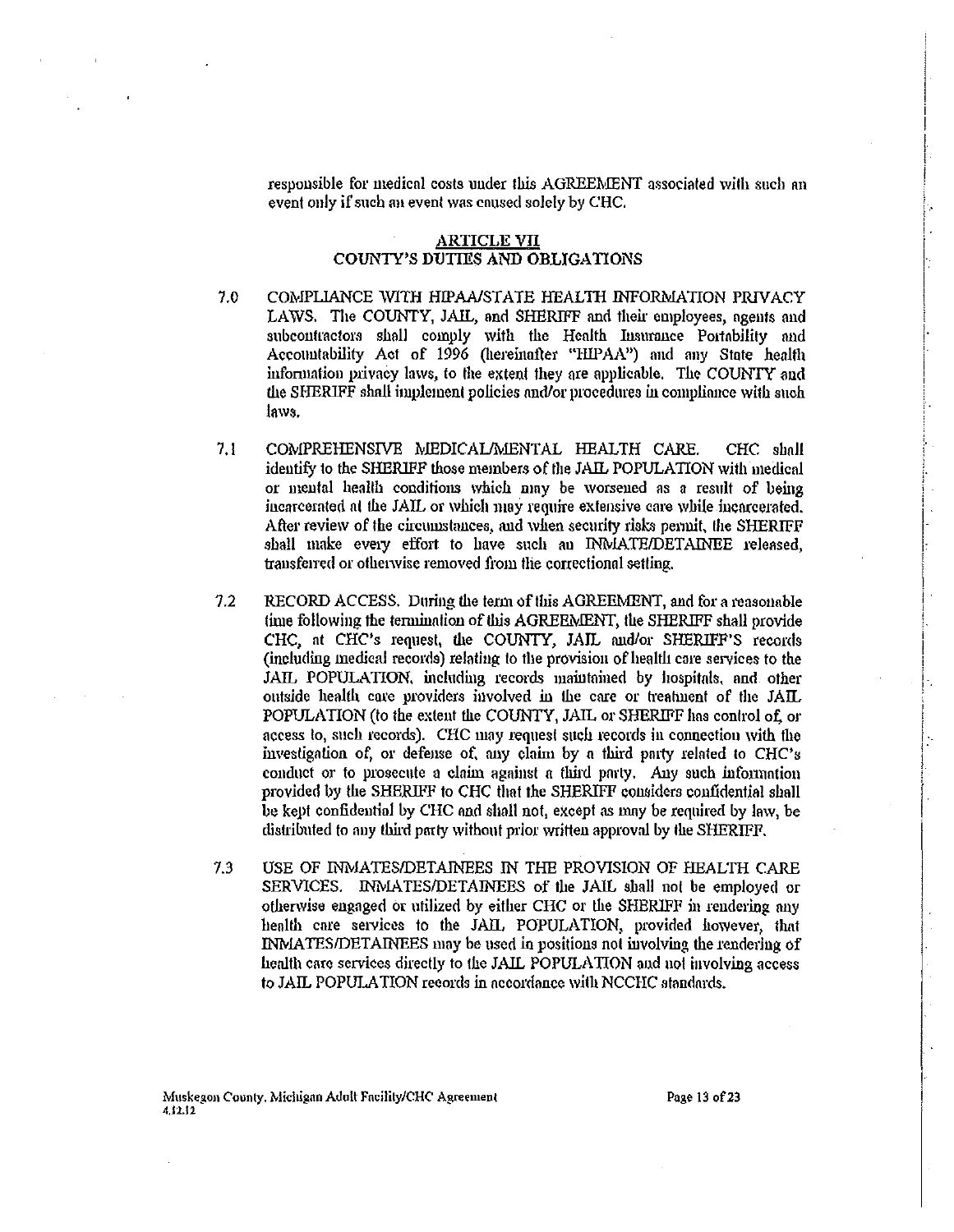- 7.4 SECURITY OF TilE JAJL *FACILITY* AND CHC. CHC and the COUNTY understand that adequate security services are necessary for the safety of the agents, employees, and subcontractors of CHC, as well as for the security of the JAIL POPULATION and SHERIFF'S staff, consistent with a correctional setting. The SHERIFF shall provide security sufficient to enable CHC, its HEALTH CARE STAFF, employees. agents and/or subcontractors to safely provide the health care services described in this AGREEMENT. CHC, its HEALTH CARE STAFF, employees, agents and/or subcontractors shall follow all security procedures of the SHERIFF while at the JAIL or other premises under the SHERIFF's direction or control. However, any CHC HEALTH CARE STAFF, employee, agent and/or subcontractor may, at any time, refuse to provide any service required under this AGREEMENT if such person reasonably feels that the current safety services are insufficient. CHC shall not be liable for any loss or dmnages resulting from CHC's HEALTH CARE STAFF, employees, agents and/or subcontractors failure to provide medical services due to insufficient security services.
- *1.5* SHERIFF'S POLICIES AND PROCEDURES. CHC, its HEALTH CARE STAFF, employees, agents and/or subcontractors shall operate within the requirements of the COUNTY'S and/or SHERIFF'S posted security Policies and Procedures, which impact lhe provision of medical services.
	- 7.5.1 A complete set of said Policies and Procedures shall be maintained by the COUNTY and made available for inspection by CHC at the JAIL, and CHC may make a reasonable number of copies of any specific section(s) it wishes using the SHERIFF'S photocopy equipment and paper.
	- 7.5.2 Any Policy or Procedure that may impact the provision of health care services to the JAIL POPULATION which has not been made available to CHC shall not be enforceable against CHC unless otherwise agreed upon by both parties.
	- 7.5.3 Any modification of the posted Policies and Procedures shall be timely provided to CHC. CHC, its HEALTH CARE STAFF, employees, agents and/or subcontractors shall operate within the requirement of a modified Policy or Procedure after such modification has been made available to CHC.
	- 7.5.4 If any of the COUNTY and/or SHERIFF's Policies and Procedures specifically relate to the delivery of medical services, the COUNTY and/or SHERIFF's representative and CHC shall review the COUNTY and/or SHERIFF's Policies and Procedures and modify or remove those provisions that conflict with CHC's Jail Health Care Policies nnd Procedures.

 $\vert$ . I

i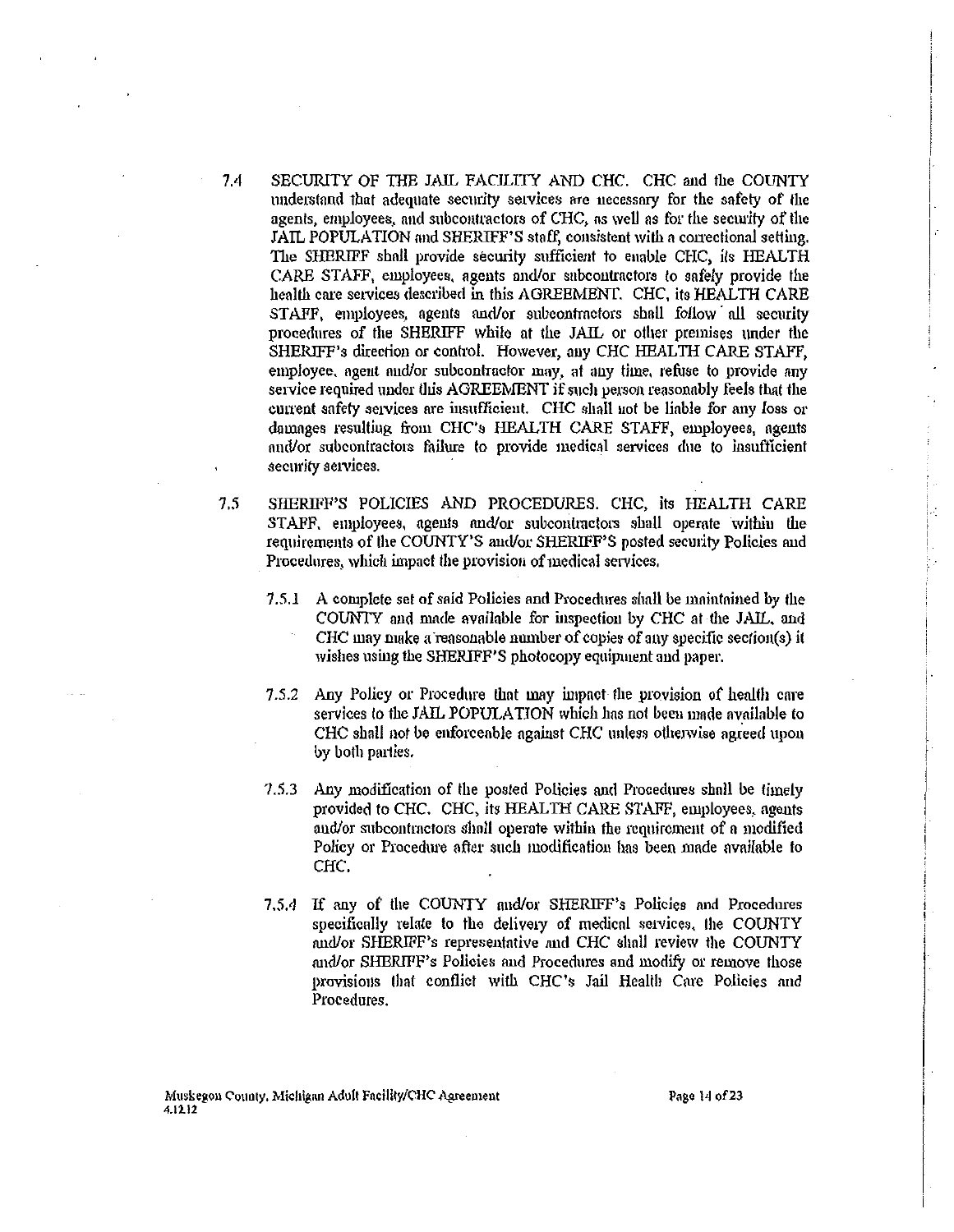- 7.6 DAMAGE TO EQUIPMENT. CHC shall not be liable for loss of or damage to equipment and supplies of CHC, its agents, employees or subcontractors if such loss or damage was caused by the sole negligence of the COUNTY and/or SHERIFF's employees.
- $7.7$ SECURE TRANSPORTATION, The SHERIFF shall provide security as necessary and appropriate in connection with the transportation of a member of the JAIL POPULATION to and from off-site services including, but not limited to, SPECIALTY SERVICES, hospitalization, pathology and radiology services as requested by CHC. CHC shall coordinate with the SHERIFF's office for transportation to and from the off-site services provider or hospital.
- $7.8$ OFFICE EQUIPMENT AND SUPPLIES. The SHERIFF shall provide use of COUNTY-owned office equipment, supplies and all necessary utilities (including telephone and fax line service) in place at the JAIL health care facilities except as otherwise set forth in Paragraphs 1.12 and 1.13. At the termination of this AGREEMENT, CHC shall return to the COUNTY possession and control of all COUNTY-owned medical and office equipment. At such lime, the office equipment shall be in good working order, reasonable wear and tear excepted.
- 7.9 NON-MEDICAL CARE OF JAIL POPULATION. It is understood that the SHERIFF shall provide for all the non-medical personal needs and services of the JAIL POPULATION as required by law. CHC shall not be responsible for providing, or liable for failing to provide, non-medical services to the JAIL POPULATION including, but not limited to, daily housekeeping services, dietary services, building maintenance services, personal hygiene supplies and services and linen supplies.
- JAIL POPULATION INFORMATION. In order to assist CHC in providing the  $7.10$ best possible health care services to COVERED PERSONS, the SHERIFF shall provide, as needed, information pertaining to the COVERED PERSON that CHC and the SHERIFF mutually identify as reasonable and necessary for CHC to adequately perform its obligations under this AGREEMENT.

## <u>ARTICLE VIII</u> COMPENSATION/ADJUSTMENTS

8.0 ANNUAL AMOUNT/MONTHLY PAYMENTS. The mnount to be paid by the COUNTY to CHC under this AGREEMENT for the INITIAL CONTRACT PERIOD shall be One Million Twenty-Eight Thousand Six Hundred Ninety-Two Dollars and forty-four cents (\$1,028,692.44). The base annual amount to be paid by the COUNTY to CHC under this AGREEMENT shall be Eight Hundred Forty-Seven Thousand Eight Hundred Eighty-Eight Dollars and ninety-two cents for  $(S847,888.92)$  a period of twelve  $(12)$  months. The July, 2012 monthly payment shall be Thirty-Nine Thousand Four Hundred Eighty-Eight Dollars and seventy cents (\$39,488.70) and each subsequent monthly payment shall be

Page 15 of 23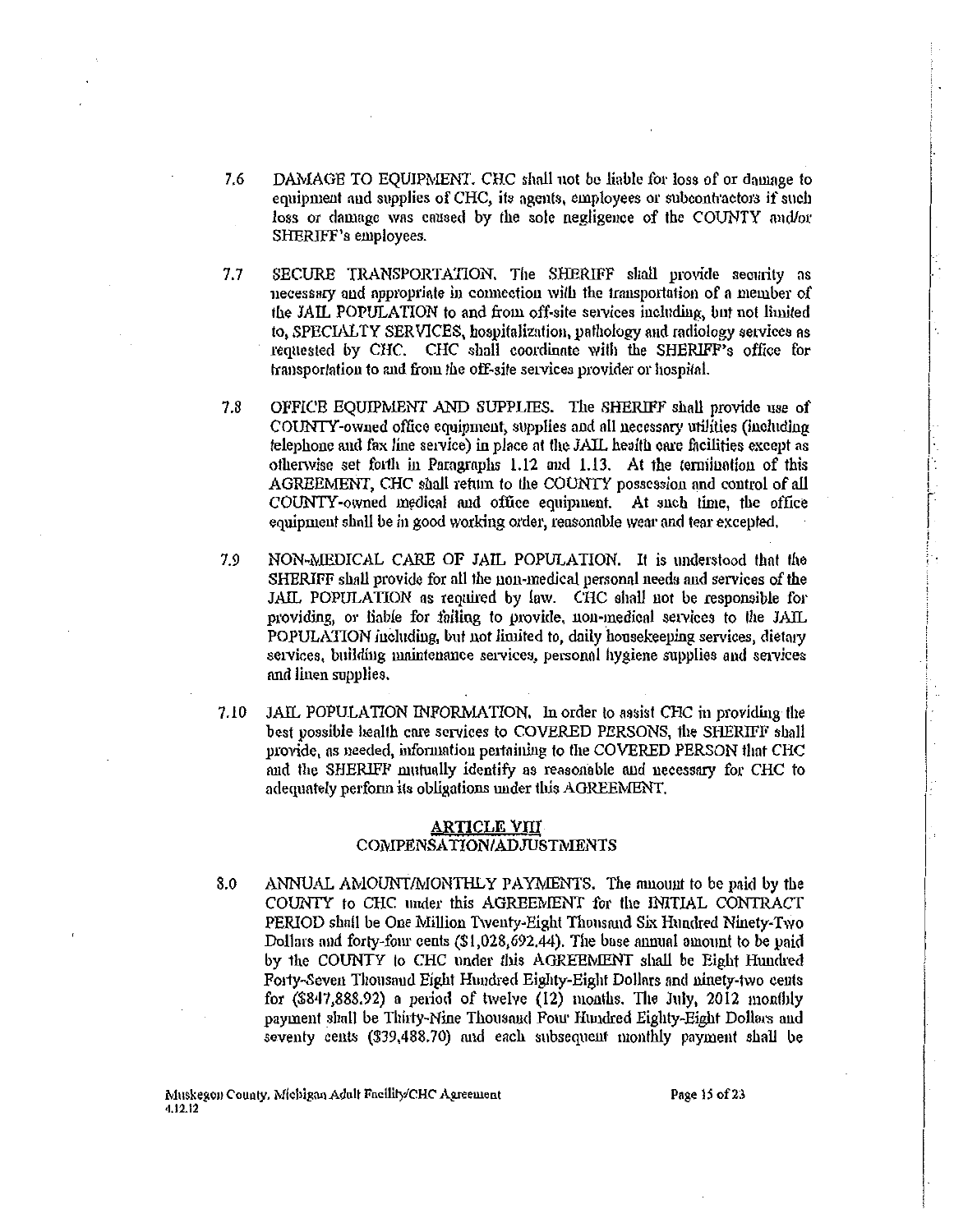Seventy Thousand Six Hundred Fifty Seven Dollars and forty-one cents (\$70,657.41), pro-mted for any pat1ial months and subject to any reconciliations ns set fot1h below. The first monthly amount *is* to be paid to CHC on the 1" day of July, 2012 for services administered in the month of July, 2012. Each monthly payment thereafter is to be paid by the COUNTY to CHC before or on the 1<sup>st</sup> day oftlte month of the month of setvice.

 $\begin{array}{c}\n\downarrow \\
\downarrow \\
\downarrow\n\end{array}$ I I. ļ. i /.  $\vert$  .  $\vert$  :

I.

- 8.1 MONTHLY RECONCILIATION PROCESS. CHC will provide n monthly reconciliation with the COUNTY for any amounts owed by either party pursuant to the terms of this AGREEMENT, inchiding, but not limited to:
	- 8.1.1 ADJUSTMENT FOR MADP. For each month reconciled, if the JAIL's MADP is greater than Four Hundred Forty (440) COUNTY INMATES/ DETAINEES, the compensation payable to CHC by the COUNTY shall be increased by the number of INMATES/DETAINEES over Four Hundred Forty (440) at the per diem rate of Forty-Four cents (\$0.44). If the JAIL's MADP is less than Three Huudred SiXty (360) COUNTY INMATES/DETAINEES, then CHC will issue a credit to the COUNTY for the number of INMATES/DETAINEES under Three Hundred Sixty (360) nt the per diem rate of Forty-Four cents (\$0.44).
	- 8.1.2 ADJUSTMENT FOR COSTS IN EXCESS OF CAP AMOUNTS. The monthly reconciliation shall include any amounts paid by CHC in excess of the financial limits listed in this AGREEMENT. The compensation payable to CHC by Ute COUNTY shall be increased by any costs paid by CHC in excess of the furancial limits listed in 1.15.4 and 1.19.

## **ARTICLE IX** TERM AND TERMINATION

- 9.0 TERM. The term of this AGREEMENT shall be Fourteen (14) months and Sixteen (16) days from July 16, 2012 at 12:01 a.m. through September 30, 2013 at 11:59 p.m. This AGREEMENT may be renewed for two (2) additional one (1) year periods on October 1<sup>st</sup> of each subsequent year with mutually agreed upon increases, unless this AGREEMENT is terminated or notice of termination is given, ns set f01th in this Article.
	- 9.0.1 RENEWAL. Upon each subsequent renewal of this AGREEMENT pursuant to paragraph 9.0, the parties have agreed to nn increase of CPI but not to exceed 5.0% of the annual amount as defined in paragraph 9.0.1.1.
		- 9.0.1.1 CPI INCREASES. A CPI increase shall be calculated by multiplying the annual amount of the previous year by a fraction, the numerator of which is the Price Index (as defined below) for the month which is two months immediately preceding the AGREEMENT renewal date, and the denominator of wbich is the

Page 16 of 23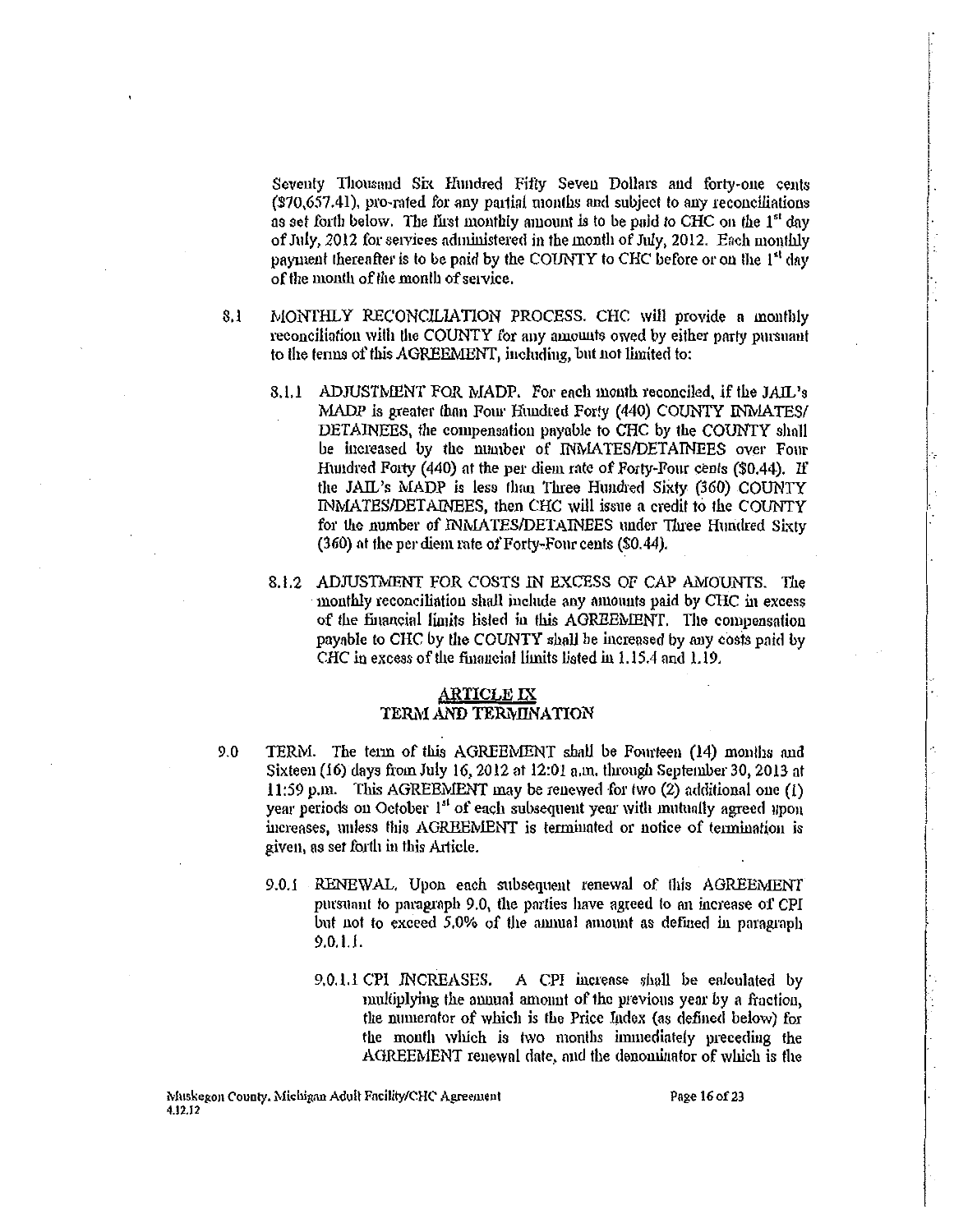Price Index for the same month for the year immediately preceding the AGREEMENT renewal date. However, the annual amount due for any year will not be less than the annual amount for the prior year. The "Price Index" is defined as the Consumer Price Index -All Urban Consumers, U.S. City Average, Medical Care Services (1982-84=100), published by the Bureau of Labor Statistics of the U.S. Department of Labor.

- $9.1$ TERMINATION FOR LACK OF APPROPRIATIONS. It is understood and agreed that this AGREEMENT shall be subject to annual appropriations by the BOARD of the COUNTY,
	- 9.1.1 Recognizing that termination for lack of appropriations may entail substantial costs for CHC, the COUNTY and the SHERIFF shall act in good faith and make every effort to give CHC reasonable advance notice of any potential problem with funding or appropriations.
	- 9.1.2 If future funds are not appropriated for this AGREEMENT, and upon exhaustion of existing funding, the COUNTY and SHERIFF may terminate this AGREEMENT without penalty or liability, by providing a minimum of thirty (30) days advance written notice to CHC.
- TERMINATION DUE TO CHC'S OPERATIONS. The COUNTY reserves the  $9.2$ right to terminate this AGREEMENT immediately upon written notification to CHC in the event that CHC discontinues or abandons operations, is adiudged bankrupt or is reorganized under any bankruptcy law, or fails to keep in force any required insurance policies. Both parties agree that termination under this provision will be considered without cause.
- 9.3 TERMINATION FOR CAUSE. The AGREEMENT may be terminated for cause under the following provisions:
	- 9.3.1 TERMINATION BY CHC. Failure of the COUNTY and/or SHERIFF to comply with any provision of this AGREEMENT shall be considered grounds for termination of this AGREEMENT by CHC upon sixty (60) days advance written notice to the COUNTY specifying the termination effective date and identifying the "basis for termination." The COUNTY shall pay for services rendered up to the date of termination of the AGREEMENT. Upon receipt of the written notice, the COUNTY shall have ten (10) days to provide a written response to CHC. If the COUNTY provides a written response to CHC which provides an adequate explanation for the "basis for termination" and the COUNTY cures the "basis for termination" to the satisfaction of the CHC, the sixty (60) day notice shall become null and void and this AGREEMENT will remain in full force and effect. Termination under this provision shall be without penalty to CHC.

Page 17 of 23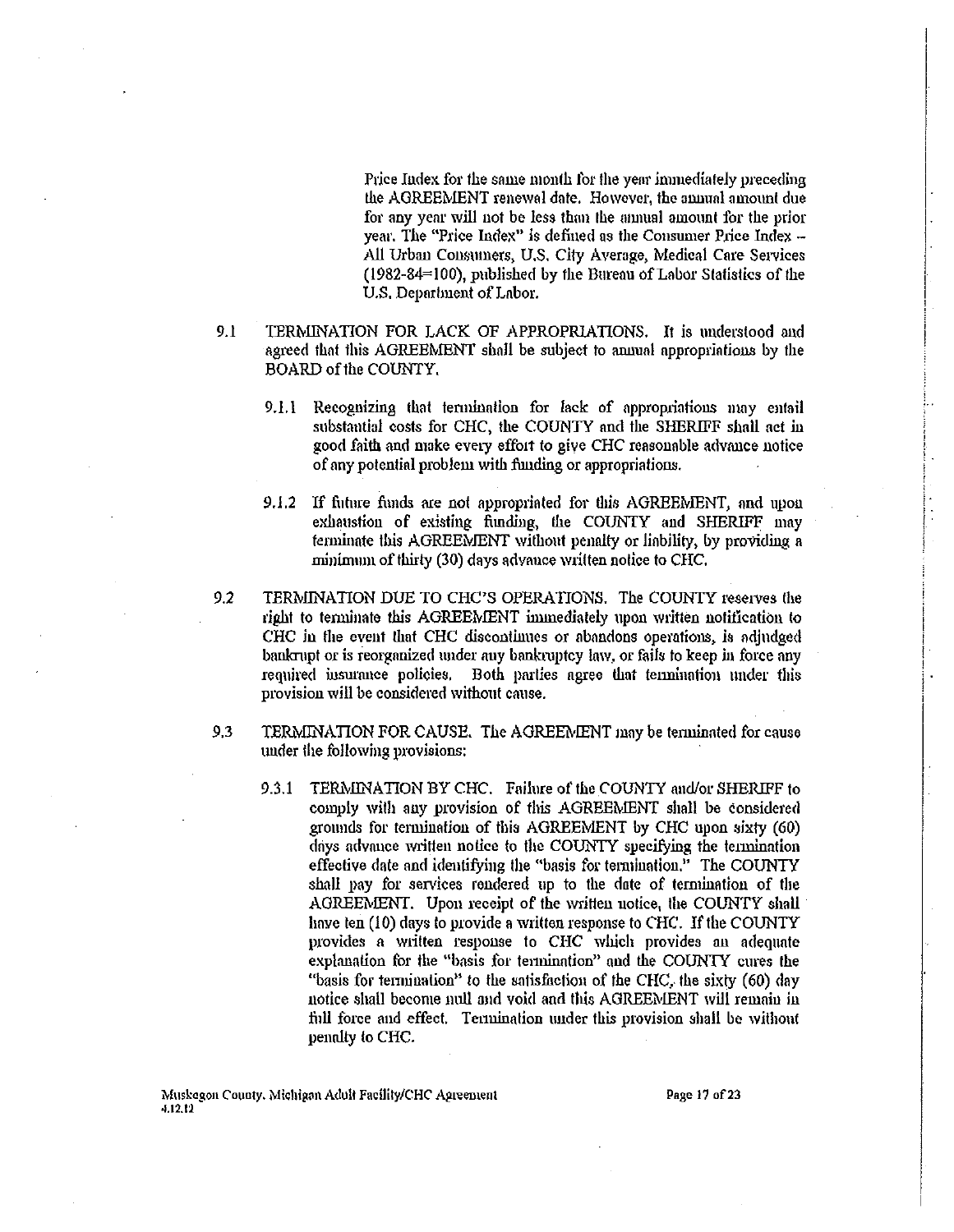- 9.3.2 TERMINATION BY COUNTY. Failure of CHC to comply with any provision of this AGREEMENT shall be considered grounds for termination of this AGREEMENT by the SHERIFF or the COUNTY who shall provide sixty (60) days advanced written notice specifying the termination effective date and identifying the "basis for termination." The COUNTY shall pay for services rendered 11p to the date of tennination of the AGREEMENT. Upon receipt of the written notice CHC shall have ten (10) dnys to provide a written response to the COUNTY. If CHC provides a written response to the COUNTY which provides an adequate explanntion for the "basis of tenninntion," or cures the "basis for tennination" to the satisfaction of the SHERIFF, the sixty (60) dny notice shall become null and void and this contract will remain in full force and effect. Termination under this provision shall be without penalty to the SHERIFF or the COUNTY,
- 9.4 TERMINATION WITHOUT CAUSE. Notwithstanding anything to the contrary contained in this AGREEMENT, the SHERIFF, the COUNTY or CHC may, without prejudice to any other rights it may have, terminate this AGREEMENT for their convenience and without cause by giving ninety (90) days advance written notice to the other party.
- 9.5 COMPENSATION UPON TERMINATION. If any of the above tennination clauses are exercised by any of the parties to this AGREEMENT, the COUNTY shall pay CHC for all services rendered by CHC up to the date of termination of the AGREEMENT regardless of the COUNTY'S failure to appropriate funds.
- 9.6 PAYMENT OF CAPPED EXPENSES UPON TERMINATION OR EXPIRATION OF AGREEMENT. Upon the tennination or expiration of this AGREEMENT, the administration of expenses listed in paragraphs 1.15 and 1.19 ("CAPPED EXPENSES") shall be handled ns follows:
	- 9.6.1 Upon termination or expiration of this AGREEMENT, CHC shall not be responsible for administration or payment of CAPPED EXPENSES and all invoices received by CHC for CAPPED EXPENSES shall be forwarded to the COUNTY for payment, regardless of whether the CAP AMOUNT for the INITIAL CONTRACT PERIOD aud/or CONTRACT YEAR has been reached. CHC shall forward to the COUNTY any rebate due pursuant to the terms of paragraph  $1.15.5$  and  $1.19.1$ .
- 9.7 PROPERTY DISPOSITION UPON TERMINATION. Upon termination of this AGREEMENT, CHC shall be allowed to remove from the JAIL any stock medications or supplies purchased by CHC that have not been used at the time of termination. CHC shall also be allowed to remove ils property from the JAIL including its proprietary Policies and Procedures, Manuals, Training Material, and Fonns.

Page 18 of 23

I  $\left\vert \cdot\right\vert$ 

i i

]·. j: ' '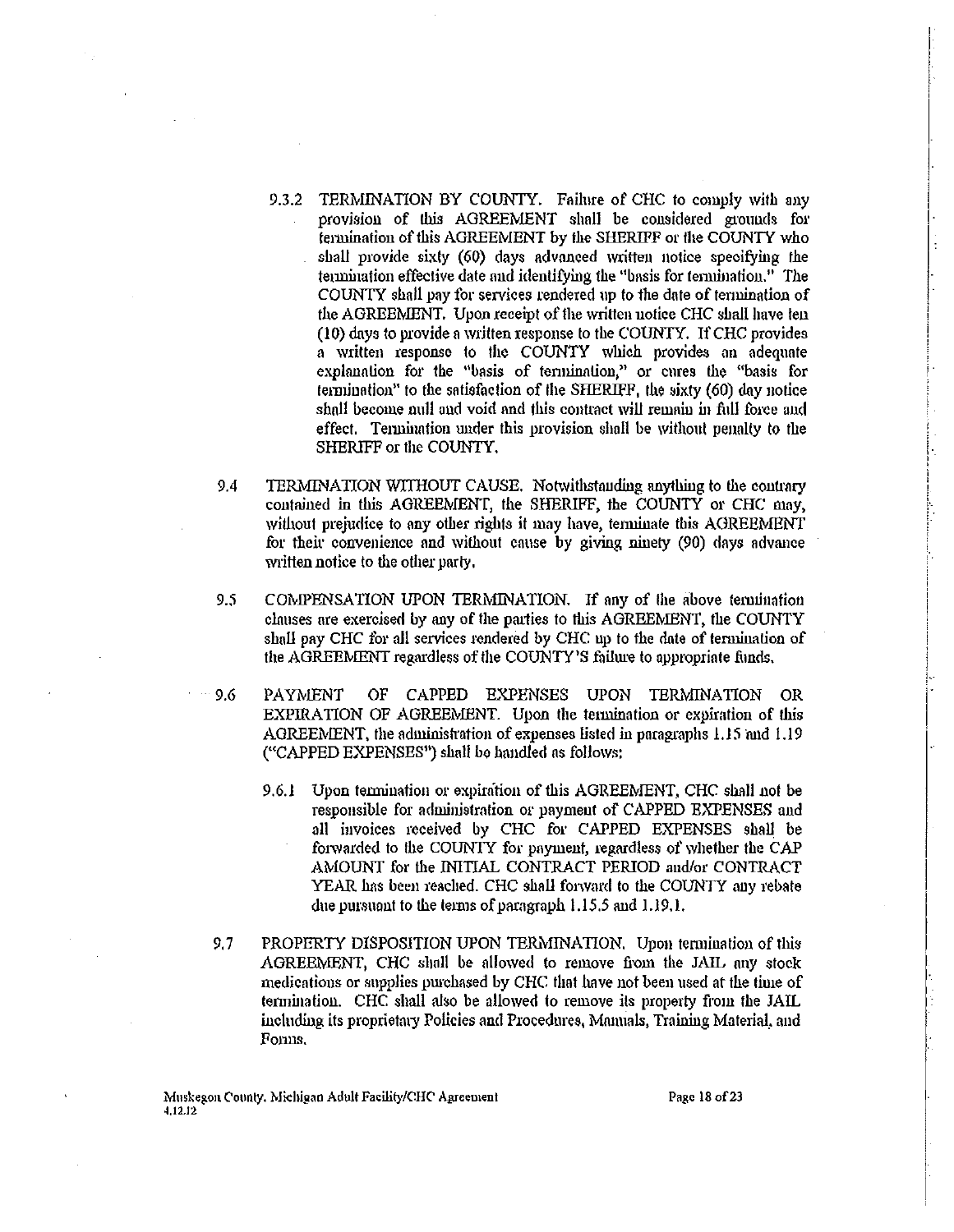## **ARTICLE X** LIABILITY AND RISK MANAGEMENT

- $10.0$ INSURANCE COVERAGE. CHC shall, at its sole cost and expense, procure and maintain during the term of this AGREEMENT, the following coverage and limits of insurance:
	- 10.0.1 MEDICAL MALPRACTICE/PROFESSIONAL LIABILITY. Medical Malpractice/ Professional Liability insurance in an amount not less than  $$1,000,000$  per occurrence and  $$3,000,000$  in the aggregate.
	- 10.0.2 COMPREHENSIVE GENERAL LIABILITY. Comprehensive General Liability insurance in an amount not less than \$1,000,000 per occurrence and \$3,000,000 in the aggregate.
	- 10.0.3 WORKER'S COMPENSATION. Worker's Compensation coverage as required by applicable state law.
- $10.1$ ENDORSEMENTS. The Comprehensive General Liability policy shall contain additional endorsements naming the JAIL as an additional insured with respect to liabilities arising out of the performance of services under this AGREEMENT.
- 10.2 PROOF OF INSURANCE, CHC shall provide the COUNTY proof of professional liability or medical malpractice coverage for CHC's HEALTH CARE STAFF, employees, agents and subcontractors, for the term services are provided under this AGREEMENT. CHC shall promptly notify the SHERIFF, in writing, of each change in coverage, reduction in policy amounts or cancellation of insurance coverage. If CHC fails to provide proof of adequate insurance within a reasonable time under the circumstances, then the COUNTY shall be entitled to terminate this AGREEMENT without penalty to the COUNTY or the SHERIFF pursuant to the terms of Article IX.
- $10.3$ INDEMINIFICATION. CHC agrees to indemnify and hold harmless the COUNTY, its officials, agents, and employees from and against any and all claims, actions, lawsuits, damages, judgments or liabilities of any kind whatsoever caused by, based upon or arising out of any act, conduct, misconduct or omission of CHC, its agents, employees, or independent contractors in connection with the performance or non-performance of its duties under this AGREEMENT. The COUNTY agrees to indemnify and hold hamnless CHC, its officials, agents, and employees from and against any and all claims, actions, lawsuits, damages, judgments or liabilities of any kind whatsoever caused by, based upon or arising out of any act, conduct, misconduct or omission of COUNTY, its agents, employees, or independent contractors. The COUNTY and SHERIFF agree to promptly notify CHC in writing of any incident, claim or lawsuit of which they become awarc and shall fully cooperate in the defense of such claim. The COUNTY and SHERIFF agree that CHC's indemnification and

Page 19 of 23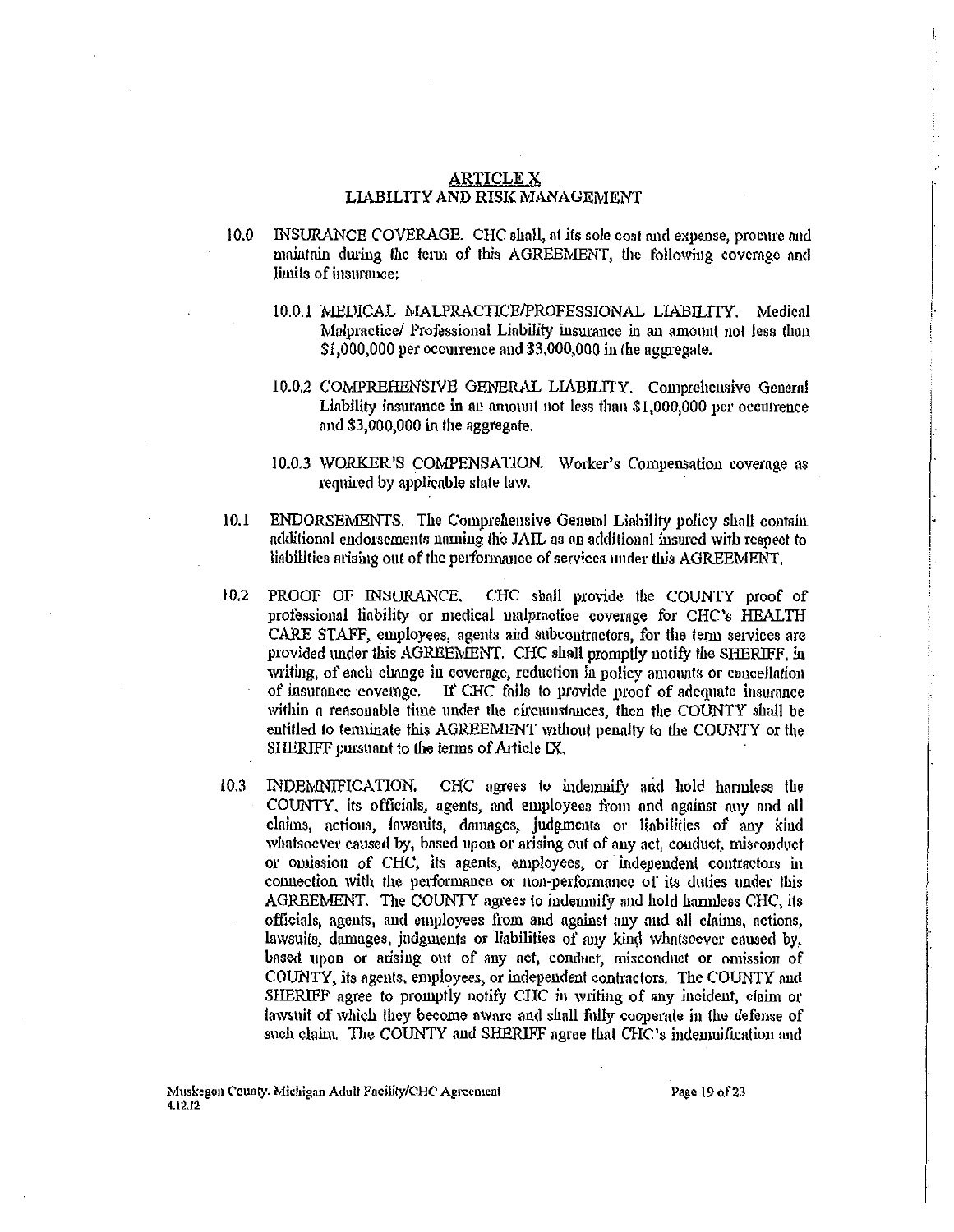defense obligations do not apply for any costs or expenses, including attorney's fees or settlements, incwred or effected prior to written notice to *CHC* as set forth above. Upon ivrilten notice of claim, CHC shall take all steps necossmy to promptly defend and protect the COUNTY and SHERIFF from an indemnified claim, including retention of defense counsel, and CHC shall retain sole control of the defense while the action is pending, to the extent allowed by law.

I

 $\left| \cdot \right|$ !

 $\Big\}$  . '

,. I ! l '

10.4 HIPAA. CHC, the COUNTY, JAIL, and SHERIFF and their employees, agents and subcontractors shall fully comply with, and shall implement all necessary policies and/or procedures in order to comply with, the requirements of HIPAA as it applies to the services provided under this AGREEMENT. The COUNTY, JAIL and SHERIFF and their employees and agents shall indenmify and hold hannless CHC from and against any claims of any kind made as a result of alleged or actual violations of HIPAA by the COUNTY, the SHERIFF and their employees, agents and subcontractors, unless such claims are proven to be caused by the sole negligence or willful misconduct of CHC.

## ARTICLE XI MISCELLANEOUS

- I 1.0 INDEPENDENT CONTRACTOR STATUS. It is mutually tmdemtood and agreed, and it is the iutent of the parties hereto that an independent contractor relationship be and is hereby established under the terms and conditions of this AGREEMENT. Nothing in this AGREEMENT shall be construed to create an agency relationship, an employer/employee relationship, a joint venture relationship, or any other relationship allowing the COUNTY or SHERIFF to exercise control or direction over the manner or methods by which CHC, its employees, agents or subcontractors perform hereunder, or CHC to exercise control or direction over the manner or methods by which the COUNTY or the SHERIFF, and their employees. agents or subcontractors perform hereunder, other than as provided in this AGREEMENT.
- $11.1$  SUBCONTRACTING. In performing its obligations under the AGREEMENT, it is understood that CHC is not licensed or otherwise authorized to engage in any activity that may be construed or deemed to constitute the practice of medicine, dentistry, optometry, or other professional healthcare service requiring licensure or other authorization under state law. To comply with these requirements CHC may engage physicians or other clinicians as independent contractors ("Contract Professionals"), rather than employees, in order to supply the clinical services required under this AGREEMENT. CHC shall engage Contract Professionals that meet the applicable professional licensing requirements and CHC shall exercise administrative supervision over such Contract Professionals ns necessnry to insure the fulfillment of the obligations contained in this AGREEMENT. Contract Professionals shall provide clinical services under this AGREEMENT in a manner reasonably consistent with the independent clinical judgment that the Contract Professional is required to exercise. It is further understood that CHC may subcontract for specialized services such as pharmacy, medical waste,

Muskegon County. Michigan Adult Facility/CHC Agreement 4.12.12

Page 20 of 23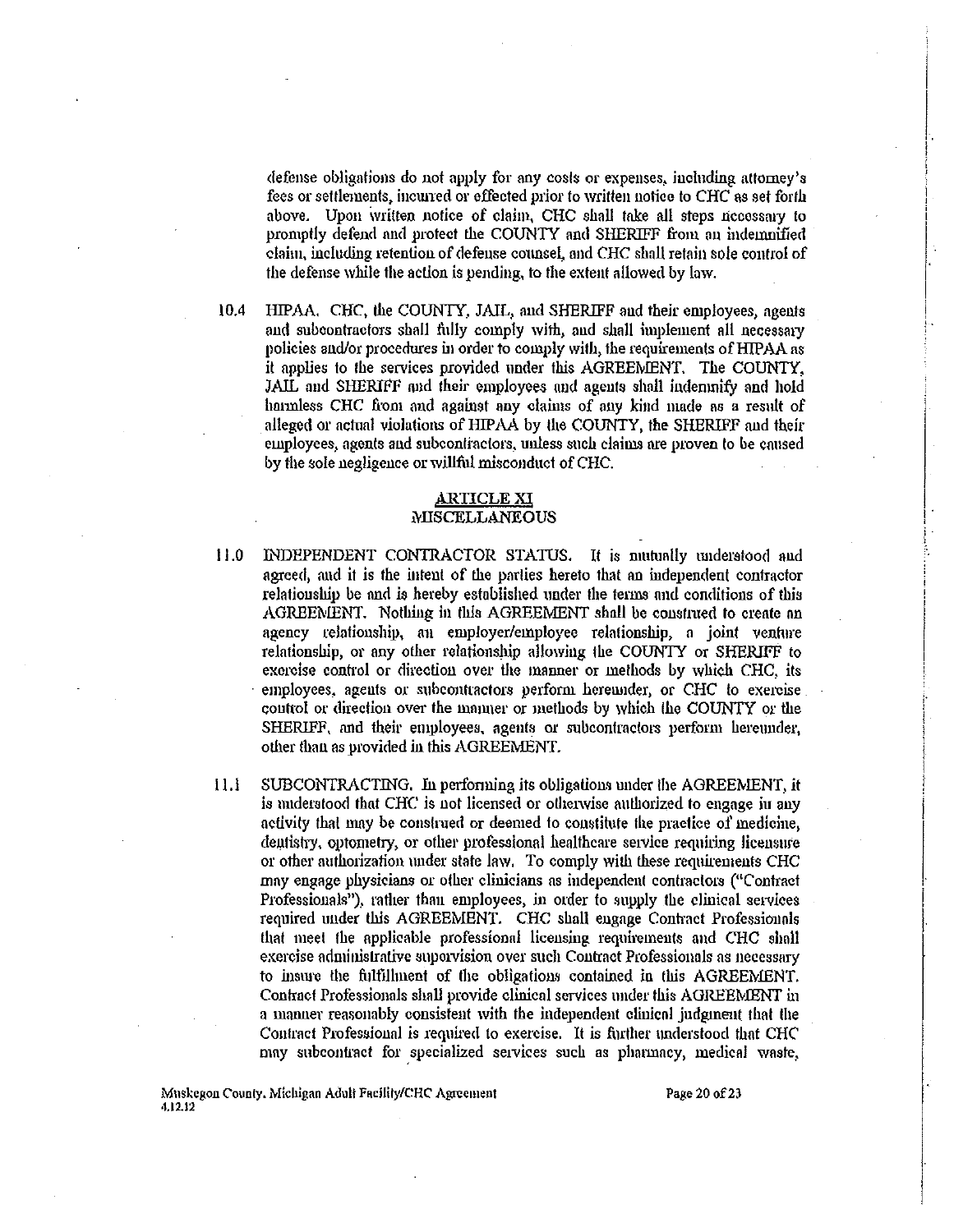medical supplies and other services or supplies which it is required to provide under this AGREEMENT.

- AGENCY. For purposes of asserting any statutory rights afforded to the  $11.2$ COUNTY or the JAIL to pay providers for medical services at certain reduced rates, COUNTY and/or SHERIFF designate CHC as their agent to assert such rights and privileges.
- EQUAL EMPLOYMENT OPPORTUNITY. CHC will not discriminate against  $11.3$ any employee or applicant for employment because of race, color, religion, sex, aucestry, national origin, place of birth, marital status, sexual orientation, age or handicap unrelated to a bona fide occupational qualification of the position or because of status as a disabled veteral or Vietnam-Era veteran. CHC will distribute copies of its commitment not to discriminate to all persons who participate in recruitment, screening, referral and selection of job applicants, and to prospective job applicants.
- $11.4$ WAIVER OF BREACH. The waiver of either party of a breach or violation of any provision of this AGREEMENT shall not operate as, or be construed to be, a waiver of any subsequent breach of the same or other provision hereof.
- $11.5$ OTHER CONTRACTS AND THIRD-PARTY BENEFICIARIES. The parties aeknowledge that CHC is neither bound by or aware of any other existing contracts to which either the SHERIFF or the COUNTY are a party and which relate to the providing of health care to INMATES/DETAINEES at the JAIL. The parties agree that they have not entered into this AGREEMENT for the henefit of any third person or persons, and it is their express intention that this AGREEMENT is for their respective benefits only and not for the benefits of others who might otherwise be deemed to constitute third-party beneficiaries thereof.
- $11.6$ FORCE MAJEURE. In case performance of any terms or provisions hereof shall be delayed or prevented because of compliance with any law, decree or order of any governmental agency or authority of local. State or Federal governments or because of riots, war, terrorism, explosions, acts of civil or military authority, acts of public enemy, public disturbances, lack of adequate security escorts, strikes, lockouts, differences with workers, earthquakes, fires, floods, Acts of God or any other reason whatsoever which is not reasonably within the control of the party whose performance is interfered with and which, by the exercise of reasonable diligence, said party is unable to prevent; the party so suffering may, at its option, suspend, without liability, the performance of its obligations hereunder during the period such cause continues.

Page 21 of 23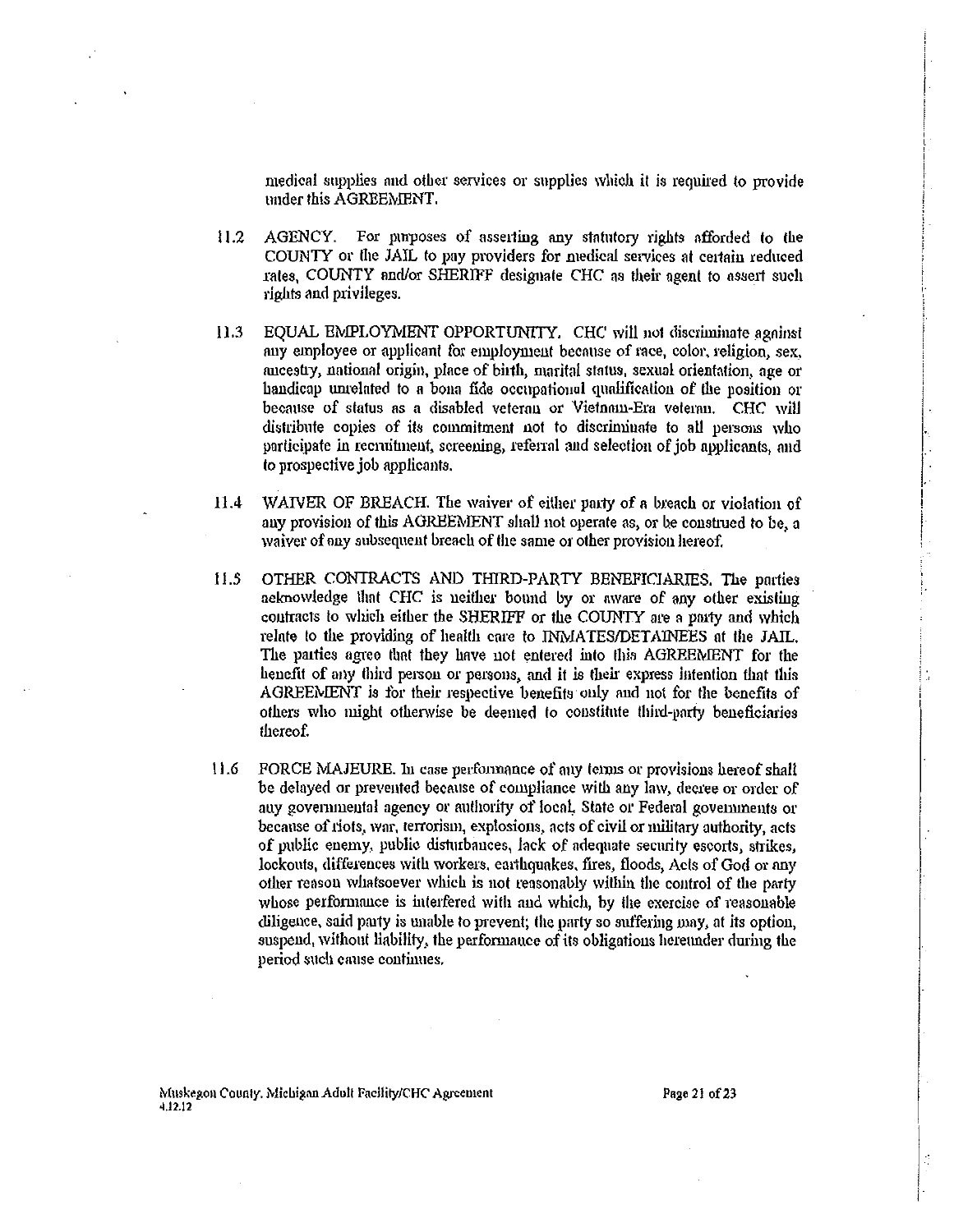- ASSIGNMENT. Except as otherwise provided herein, no party to this  $11.7$ AGREEMENT may assign any of its rights or delegate any of its duties under this Agreement without the prior written consent of the other parties: provided however, that CHC may assign its rights or delegate its duties to an affiliate of CHC, or in connection with the sale of all or substantially all of the stock assets or business of CHC, without the prior written consent of the other parties. Any unauthorized attempted assignment shall be null and void and of no force or effect.
- Any notice of termination, requests, demands or other 11.8 NOTICES. communications under this AGREEMENT shall be in writing and shall be deemed delivered; (a) when delivered in person to a representative the parties listed below: (b) upon receipt when mailed by overnight courier service, mailed by first-class certified or registered mail, return receipt requested, addressed to the party at the address below; or (c) upon confirmation of receipt if sent by facsimile to the fax number of the party listed below:

If for CHC:

Correctional Healthcare Companies, Inc. General Counsel 6200 South Syracuse Way, Suite 440 Greenwood Village, CO 80111

If for COUNTY: Muskegon County Jail Sheriff 25 West Walton Avenue Muskegon, MI 49440

| If for CHC:                                                                | If for COUNTY:     |
|----------------------------------------------------------------------------|--------------------|
| (720) 458-3478<br>The first policy and construction of the construction of | $(231) 724 - 6177$ |

Such address or facsimile number may be changed from time to time by either party by providing written notice as provided above.

- GOVERNING LAW. This AGREEMENT shall be governed by and construed in  $11.9$ accordance with the laws of the State of Michigan without regard to the conflicts of laws or rules of any jurisdiction.
- By their signature below, each signatory 11.10 EXECUTION AUTHORITY. individual certifies that they are the properly authorized agent or officer of the applicable party hereto and have the requisite authority necessary to execute this Agreement on behalf of such party, and each party hereby certifies to the other than any resolutions necessary to create such authority have been duly passed and are now in full force and effect.
- 11.11 SURVIVAL. The following provisions will survive any termination or expiration of the AGREEMENT: 1.15, 1.19, Article VIII, Article IX and Article X.
- 11.12 COUNTERPARTS. This AGREEMENT may be executed in several counterparts, each of which shall be considered an original and all of which shall constitute but one and the same instrument.

Muskegon County. Michigan Adult Facility/CHC Agreement 4.12.12

Page 22 of 23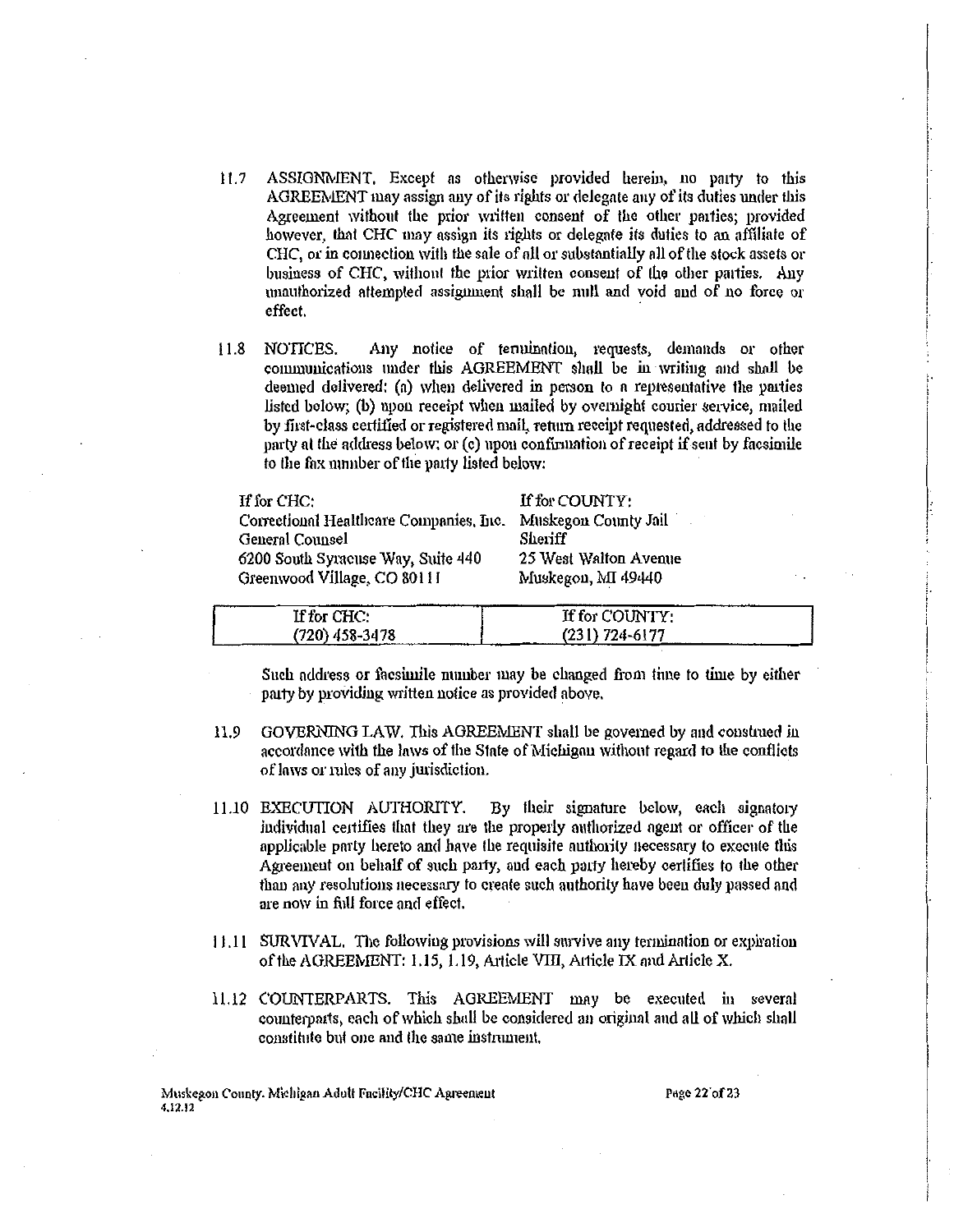- 11.13 TITLES OF PARAGRAPHS. Titles of paragraphs are inserted solely for convenience of reference and shall not be deemed to limit, expand or otherwise affect the provisions to which they relate.
- 11.14 SEVERABILITY. In the event that any one or more provisions of this AGREEMENT shall, for any reason, be held to be invalid, illegal or unenforceable in any respect, such invalidity, illegality or unenforceability shall not affect any other provision of this AGREEMENT and this AGREEMENT shall be construed and enforced as if such invalid, illegal or unenforceable provision had never been contained herein.
- 11.15 ENTIRE AGREEMENT, This AGREEMENT constitutes the entire agreement of the parties and is intended as a complete and exclusive statement of the promises, representations, negotiations, discussions and agreements that have been made in connection with the subject matter hereof. This AGREEMENT may be annended at any time, but only with the written consent of all parties.

IN WITNESS WHEREOF, the parties have caused this AGREEMENT to be executed as their official act by their respective representative, each of whom is duly authorized to execute the same.

## AGREED TO AND ACCEPTED AS STATED ABOVE:

County of Muskegon, Michigan

Kenneth Mahoney

Title: Board of Commissioners Chair

Date: ワーーアー By: Dean Roesler Title: Sheriff Date: By: **Bonnie Hannmersley** Title: County Administrator Date:

Muskegon County, Michigan Adult Facility/CHC Agreement 4.12.12

**Correctional Healthcare Companies,** Inc. By: Douglas Title: Chief Executi le Officer Date:

Page 23 of 23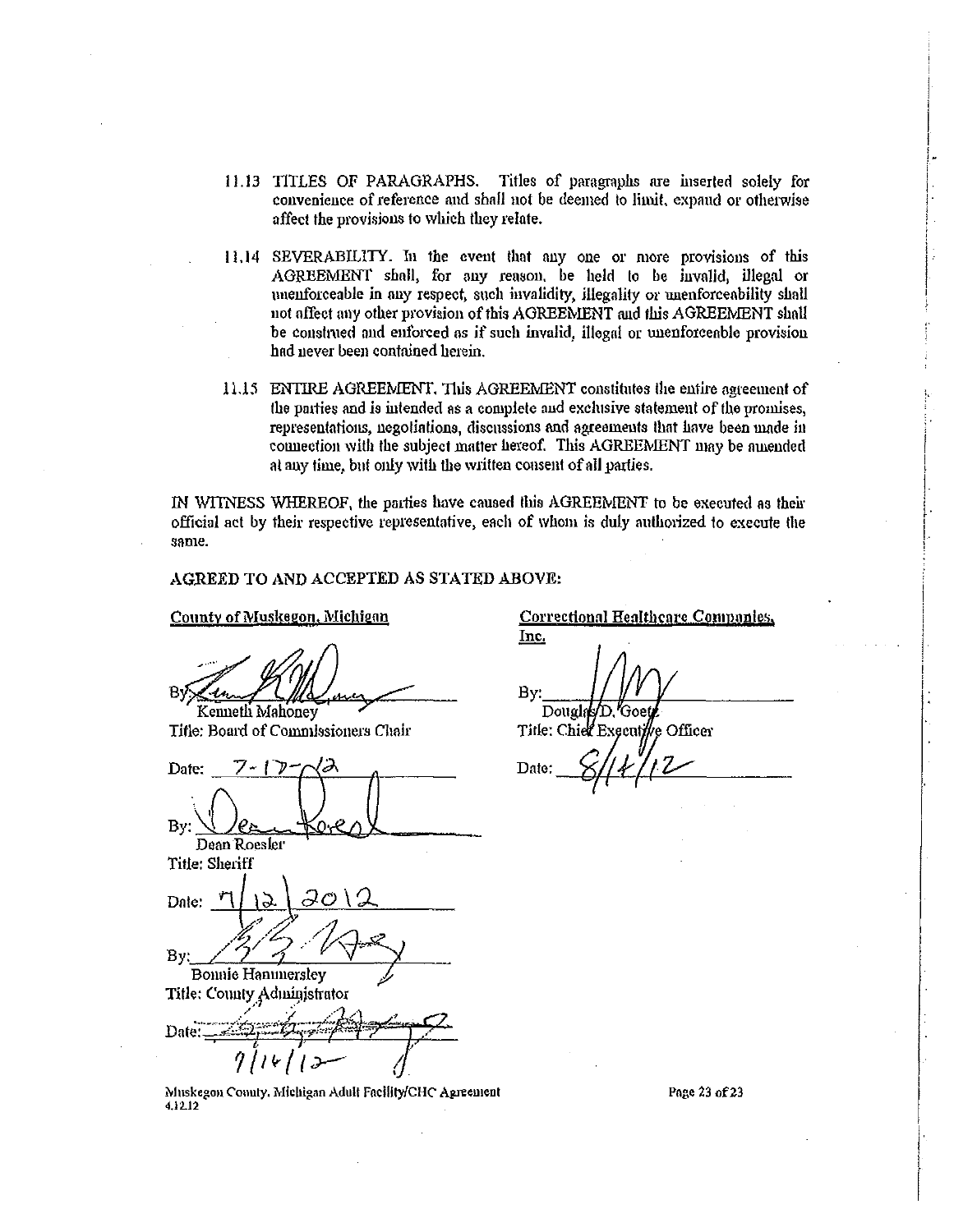## Exhibit A

# ELECTRONIC MEDICAL RECORDS at MUSKEGON COUNTY, MICHIGAN Effective July 16, 2012

#### **DEFINITIONS**

EMR SOFTWARE  $-$  The VIZION software package developed and distributed by CHC, Including the original computer software, computer program, source code, object code, algorithms and related documentation to enable the creation, maintenance, storage and access of electronic medical records and Includes all enhancements, upgrades, modifications and additions.

SERVER - The single computer server owned, operated and maintained by CHC.

- 1.0 EMR SOFTWARE USE.
	- 1.0.1. GENERAL USE. For the duration of the AGREEMENT, CHC Will maintain one copy of the EMR SOFTWARE on its SERVER for use by CHC HEALTH CARE STAFF at the JAIL.
	- 1.0.2. EMR SOFTWARE USE UPON TERMINATION. Upon termination of the AGREEMENT, CHC shall provide COUNTY a stand alone, read only program which will allow the SHERIFF to search for, view and print medical records pertaining to INMATES/DETAINEES. Such data shall be In the same format the data was stored preceding termination of this AGREEMENT.
	- 1.0.3. COMPENSATION. Costs for EMR are Included in section 8.0 of the AGREEMENT.
- 2.0 INTELLECTUAL PROPERTY AND OTHER PROPRIETARY INFORMATION. CHC has created, acquired or otherwise has Intellectual property rights In the EMR SOFTWARE and all copies thereof. This AGREEMENT does not grant COUNTY or SHERIFF any intellectual property rights in the EMR SOFTWARE and all such rights are reserved by CHC. The EMR SOFTWARE and all CHC documents or Images used in its application, including but not limited to CHC Nursing· Protocols, are the confidential and proprietary Information of CHC and may not be copied or reproduced by COUNTY or SHERIFF. CHC has no ownership or claim of ownership In any medical data that Is accessed via the EMR SOFTWARE.

I  $\frac{1}{2}$ 

; I I, I. I

 $\ddot{.}$  $\vdots$ |<br>!

I  $\left| \cdot \right|$ 

I

Muskegon County Adult Facilities Michigan/CHC Agreement (EXHIBIT A) Page 1 of 2